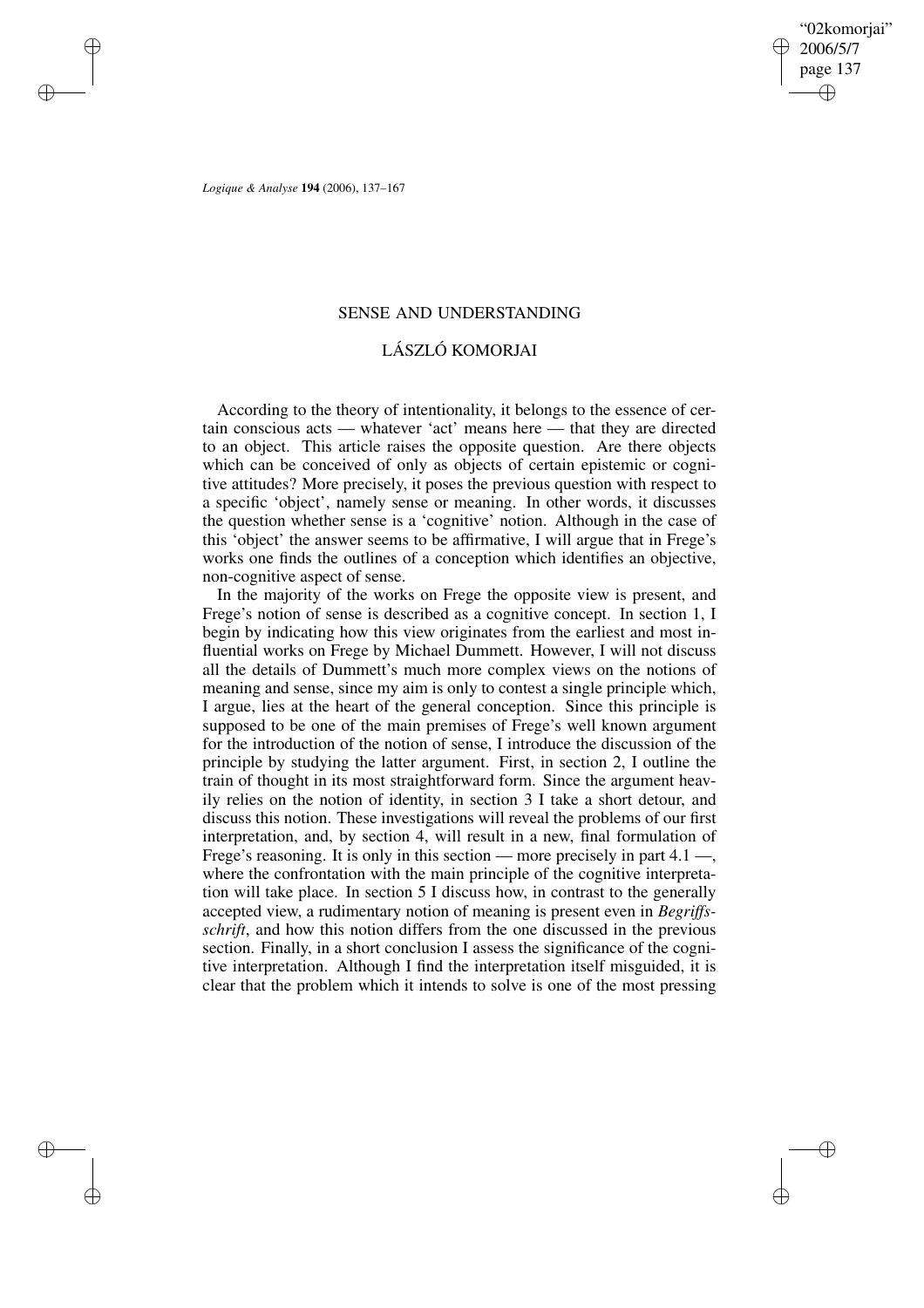"02komorjai" 2006/5/7 page 138 ✐ ✐

✐

✐

#### 138 LÁSZLÓ KOMORJAI

questions of our time. It is therefore necessary to raise this question anew, and to indicate the directions in which an answer might be found.

## 1. *Sense as a cognitive notion*

On the face of it, the idea that Frege's notion of sense is a cognitive one and that it has an epistemic import might appear odd. In Frege's later works, that is, the only works where epistemic questions frequently appear, sense belongs to an independent, self-subsistent 'third' realm, which exists parallel to physical and psychic reality. A science of sense does not presuppose an epistemic foundation any more than sciences dealing with spatio-temporal reality. Logic, as the study of this objective sphere, just as sciences which, for instance, aim to study the physical laws of nature, does not necessarily involve a part on epistemology; similarly to the basic notions of physics, those of logic are not cognitive concepts either. According to this interpretation, it is a mistake to suppose that the relation between sense, on the one hand, and thinking and understanding, on the other, is closer than the relation between physical objects and perception. The laws of understanding are of no more interest from the standpoint of a science of sense, than the laws of perception from the standpoint of mechanics.

However, even in the Fregean context, it is often claimed that such notions as 'meaning', 'sense',<sup>1</sup> 'a priori' and even 'analytic', have, at least implicitly, an epistemic or cognitive significance. The most influential proponent of this view is undoubtedly Michael Dummett. According to him Frege's notion of sense has a cognitive import, since, first of all, it was introduced by an argument which essentially relies on a cognitive principle.<sup>2</sup> Following Evans I will call this principle the 'intuitive criterion of identity', though I will discuss its content only later. Here I will only deal with the general interpretation built on this principle, and indicate the significance and the role which it supposed to have.

<sup>1</sup> For the Fregean term 'Sinn' I will use both 'sense' and 'meaning', and I will use these two words interchangeably. I will use the term 'reference' as the translation of '*Bedeutung*', and will not differentiate between 'reference' and 'referent'. In the different English translations there is no uniform way of translating this term, thus, in order to avoid confusion, I will modify the quoted translations whenever 'Bedeutung' is translated as 'meaning'. When I refer to Frege's works, I first give the page numbers of the referred German editions, then the page numbers of the English translation.

2 I do not claim that this is Dummett's *only* reason to attribute this principle to Frege. There are other components of this claim which I will also discuss. But, in my view, this is the most important reason. Accordingly, I will focus mainly on how Frege's notion of meaning is introduced.

✐

✐

✐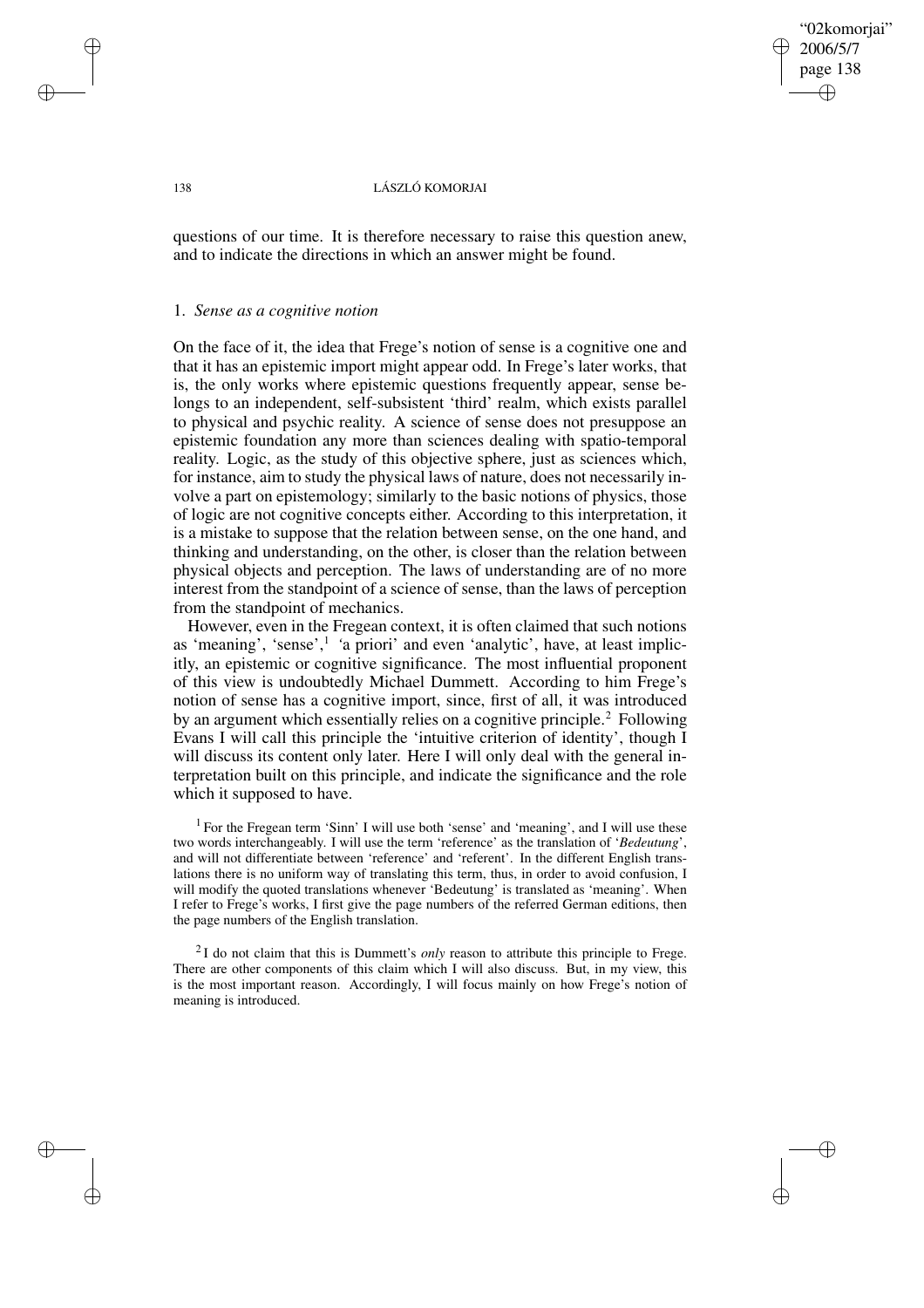The most important claim is that the cognitive notion of sense, as it is developed from Frege's own concept, played an important role in the linguistic turn. This notion is supposed to initiate a process in which theory of meaning gradually took over the central role traditionally played by epistemology. According to Dummett the concept could not have played such an important role had it not contained cognitive components. Although Frege often explicitly denies that there is any relation between his notion of meaning and epistemic concepts, Dummett suggests that the implicit sense of Frege's conception makes it possible to use his central notion in an explanation of such a relation. Furthermore, it is a duty of any theory of meaning to yield such an explanation.

However, the acceptance of the thesis that the notion of sense is an inherently cognitive notion is not in itself enough to demonstrate that the fundamental discipline of philosophy must be a theory of meaning. One might accept that sense is basically a cognitive notion, and, *precisely because of this*, claim that thought and epistemology in some sense play a more fundamental role than sense and a theory of meaning. This is the option which, for instance, Gareth Evans chooses. Although, following Dummett, he himself accepts the first thesis, and takes the notion of sense to be a cognitive notion, he refuses to accept Dummett's second claim and, on the contrary, thinks that "thought" is more fundamental than "meaning".<sup>3</sup> Dummett chooses a different option. In his view it is possible to hold that the concept of sense is cognitive without reverting to the traditional idea, which regards epistemology as the cornerstone of the entire edifice of philosophy. Although the "theory of meaning is a theory of understanding", a "theory of understanding" is not a theory of knowledge in any straightforward sense. "An account of understanding language, i.e., of what it is to know the meanings of words and expressions in language, is thus at the same time an account of how language functions." <sup>4</sup> Although sense is a cognitive notion, this does not mean that the theory of meaning should be based on epistemology, since cognitive notions themselves can be accounted for by studying how language functions.

Thus, we have two general theses. First, that Frege's notion of meaning or sense is a cognitive notion and, accordingly, that "theory of sense" must be a "theory of understanding". Second, that the theory of understanding which

 $3$  In view of this 'reversal of principles' Dummett claims that, even though Evans' work still belongs to the analytic tradition, he "was no longer an analytic philosopher". Cf. [15, p. 4.] and [19] A similar tendency can be seen e.g. in Searle, who claims that the intentionality of non-linguistic acts is more fundamental than the intentionality of language, and that the latter is based on the former. Cf. [25]

4 [13, p. 92.]

✐

✐

✐

✐

"02komorjai" 2006/5/7 page 139

✐

✐

✐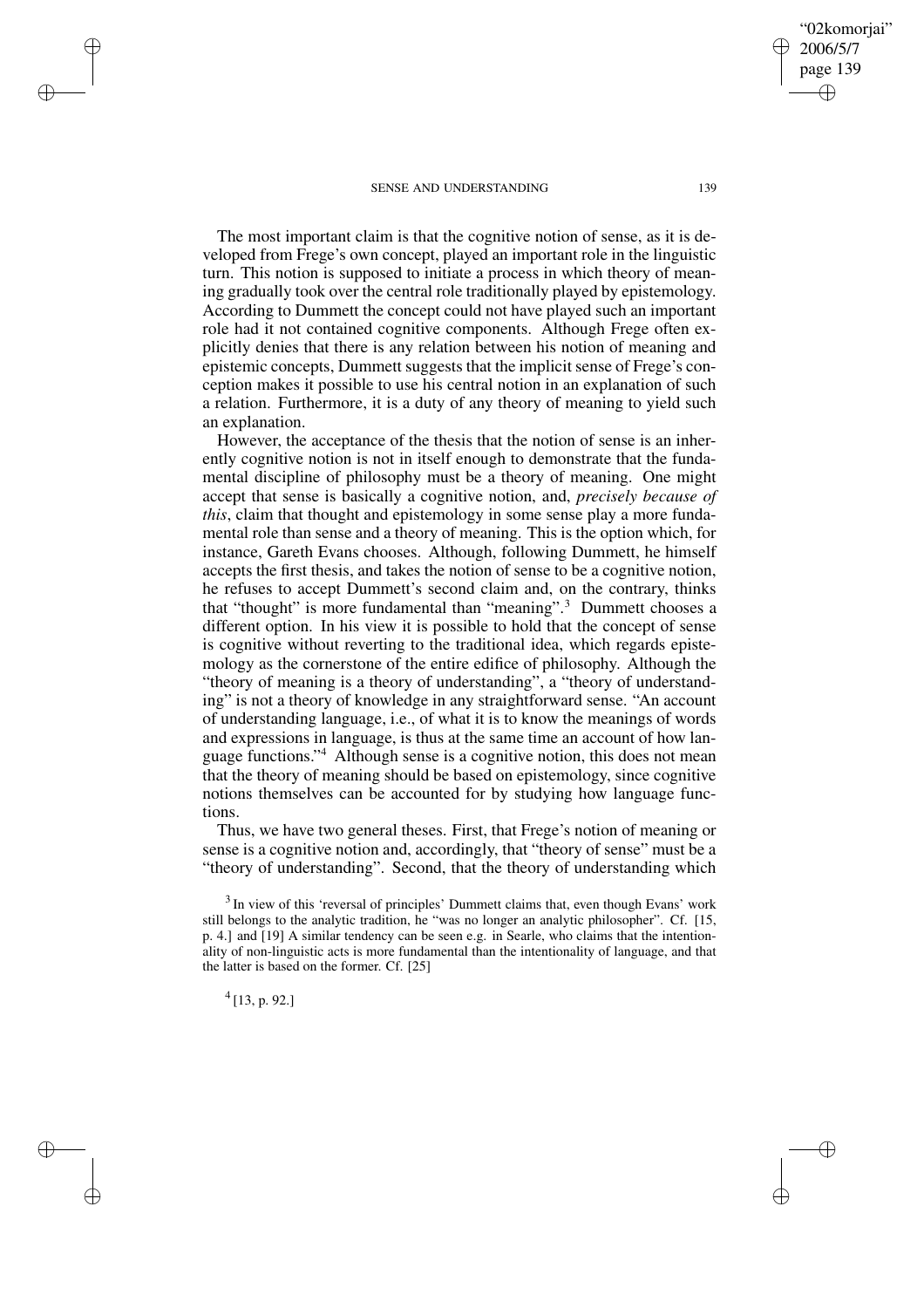"02komorjai" 2006/5/7 page 140 ✐ ✐

✐

✐

### 140 LÁSZLÓ KOMORJAI

theory of sense implies is not identical to traditional epistemology. I will not develop the second thesis in this paper, but mention it only passing because it is connected to the first. Even the first I will develop only in so far as it concerns the way in which Frege introduced his notion of sense.

Dummett himself often seems to be hesitant to attribute such a view to Frege. When he considers the objection that such a model of sense "invokes epistemological considerations when they are irrelevant" he admits: "There may be something in this objection, as far as exegesis of Frege is concerned: it may be that Frege would have rejected an account along the lines proposed as involving excessive reference to our means of recognition. If so, there is ground for suspecting that Frege's theory of meaning was in error at this very place. For what can a model of sense be but a model of what it is to grasp a sense? And if what we have to explain is what it is to grasp the senses of expressions of different kinds — that is, what an understanding of their senses consists in — we have to give a model that displays how this understanding is manifested." (Ibid. p. 239.)

This critical suggestion notwithstanding, Dummett makes it clear that his conception of sense is inspired by Frege. He holds that, if we understand Frege correctly, we find the same 'cognitive' notion of sense underlying his writings as proposed by Dummett, and that "it is far from apparent that he [Frege] would have rejected an account of the form we have been considering, on the ground of the present objection. The notion of sense was in fact connected by him from its first introduction with cognitive notions: the notion of sense was required in the first place in order to explain how our sentences come to have the cognitive value which they have for us." (p. 240.) To decide whether this is so, we ourselves have to investigate the way in which Frege introduces his notion of sense.

# 2. *A preliminary form of Frege's argument*

Though the first appearance of Frege's famous distinction between sense and reference can be found in some of his earlier writings<sup>5</sup> he gives the most elaborated arguments in the classical article *Über Sinn und Bedeutung*. He was confronted with the problem of meaning first of all in the form of a problem related to statements of identity. Since our first aim is to outline the Fregean conception of meaning, we also have to begin with his views on identity. He opens the article by claiming that this relation "gives rise

5 It is usually held that he has not yet made the distinction in the *Begriffsschrift* and in *Grundlagen*. Frege himself claims so much in *Concept and Object*. (Cf. [10, S. 72. / p. 187.]) However, in this paper I will qualify this view. The first published text where he explicitly differentiates between these notions is *Function and Concept*. [11, S. 27. / p. 145.]

✐

✐

✐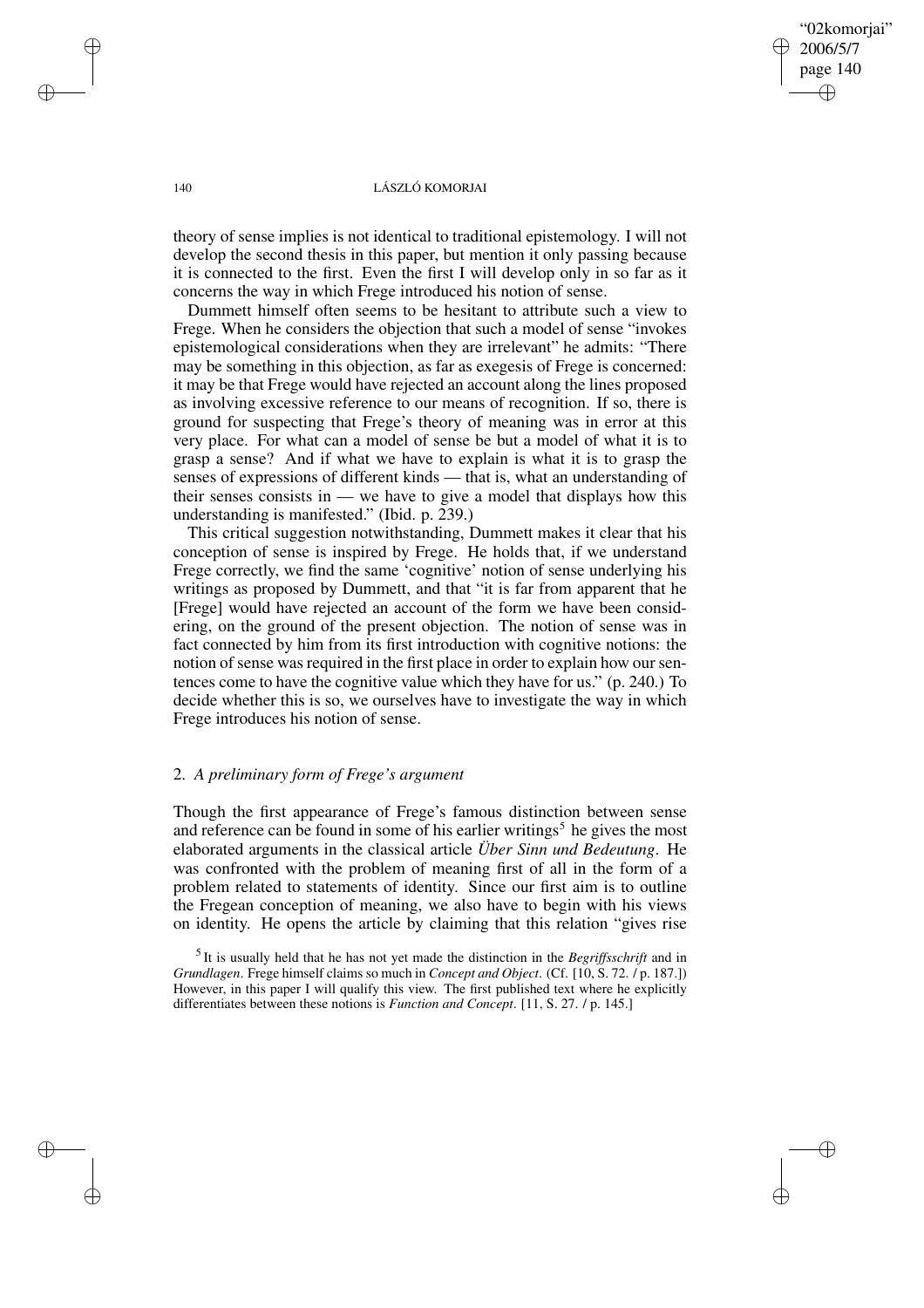to challenging questions which are not altogether easy to answer. Is it a relation? A relation between objects, or between names or signs of objects? In my *Begriffsschrift* I assumed the latter." 6

After recalling the well known reasons which earlier convinced him that equality is a relation between signs, in *Über Sinn und Bedeutung* he gives arguments *against* this view. However, strangely enough, no straightforward answer to the above quoted introductory questions can be reconstructed from the article. This can partly explain why it is often suggested that the reasoning which builds on statements of identity can be eliminated from the argument for the notion of sense.<sup>7</sup> We shall see that this view is rooted in the 'cognitive interpretation' of Frege's notions of sense, and together with the latter interpretation it will also prove to be highly questionable. To disclose the relevant problems we have to go into the details of Frege's well known argument.

In *Über Sinn und Bedeutung* he arrives at the introduction of the concept of sense after a summary of his earlier conception on identity. First he recapitulates the views which he held in *Begriffsschrift*. At that time he argued that identity is a relation between signs.

The reasons which seem to favor this are the following:  $a = a$  and  $a = b$  are obviously statements of differing cognitive value;  $a = a$ holds *a priori* and, according to Kant, is to be labelled analytic, while statements of the form  $a = b$  often contain very valuable extensions of our knowledge and cannot always be established *a priori*.... Now if we were to regard equality as a relation between that which the names 'a' and 'b' designate, it would seem that  $a = b$ could not differ from  $a = a$  (i.e. provided  $a = b$  is true). A relation would thereby be expressed of a thing to itself, and indeed one in which each thing stands to itself but to no other thing. What we apparently want to state by  $a = b$  is that the signs or names 'a' and 'b' designate the same thing, so that those signs themselves would be under discussion; a relation between them would be asserted."<sup>8</sup>

 $^{6}$  [9, S. 40. / p. 156.]

✐

✐

✐

✐

 $<sup>7</sup>$  For example Sluga suggests that the argument based on identity is merely "an ingenious</sup> didactic device", which cannot even be held, and that Frege's real motive for the introduction of the concept in this way is related to his logicism. Cf. [20, p. 150.] Noonan, on the other hand, suggests that this argument can be equivalently reformulated by the aid of attitude verbs. [21, pp. 174–176.] Dummett also claims that "the argument works just as well for any atomic statement" which contains one of the names in question. [18]. and also [13, pp. 94–95., 117.]

8 [9, S. 40. / p. 157.]. Frege talks here about the view proposed in §8 of *Begriffsschrift*. I refer here to the version given in *Über Sinn und Bedeutung*, since, strangely enough, in *Begriffsschrift* Frege does not support his decision with any argument. Because one can find

'02komoriai" 2006/5/7 page 141

✐

✐

✐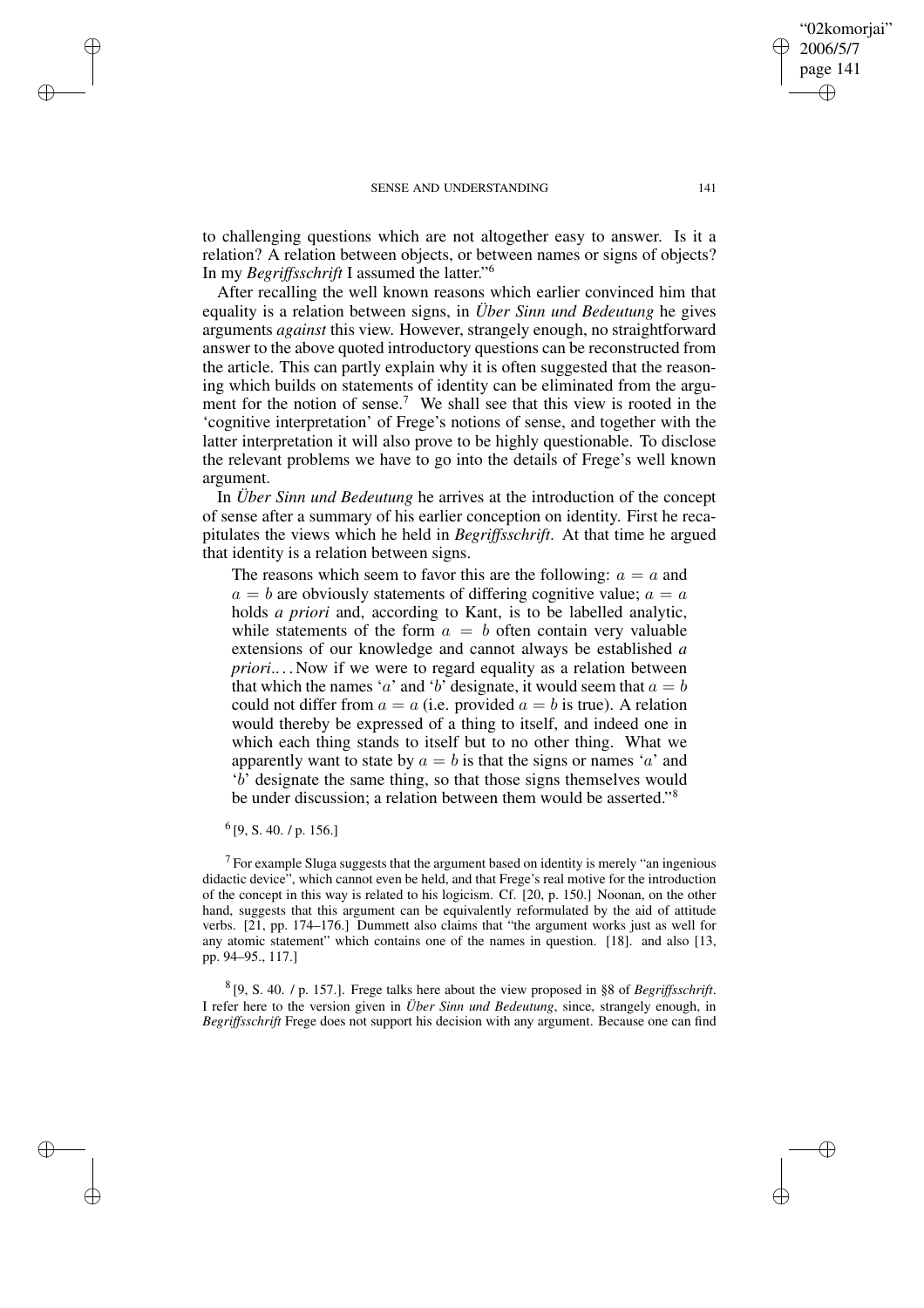"02komorjai" 2006/5/7 page 142 ✐ ✐

✐

✐

#### 142 LÁSZLÓ KOMORJAI

The passage contains two main parts: one contains an argument that identity is not a relation between the designated objects, while the other consists of a claim that it is a relation between signs. After this Frege immediately goes on to refute the latter view as well. The relation of signs to objects is conventional and thus arbitrary. "Nobody can be forbidden to use any arbitrary producible event or object as a sign for something. In that case the sentence  $a = b$  would no longer refer to the subject matter, but only to its mode of designation; we would express no proper knowledge by its means. But in many cases this is just what we want to do" (Ibid.).

If identity were a relation between signs<sup>9</sup>, then a statement of identity would state the arbitrary fact that the same object *is called or named* by two different names. Such proposition would be about how *we name* objects, it would refer to the "mode of designation" and not to the "subject matter" of the proposition, i.e., not to what we really talk about with such statements. Since in this case statements of identity would be only about our arbitrary ways of designating objects, they would not express "proper knowledge", they would not be about objective facts; for example, one could not express scientific insights by them.

As we have seen, in *Begriffsschrift* Frege based his 'argument' that identity is a relation between signs on another train of thought which demonstrated that identity cannot be a relation between the designated objects. It is natural to ask what he thought, after the refutation of the former view, about the latter part of his 'earlier argument'. Although, Frege refutes that identity is a relation between signs, *nowhere* does he return to that part of his 'earlier argument' which demonstrated that it is not a relation between objects, neither does he express any reluctance to accept it.

One might think that the rejection of this part follows from the rejection of the other. If the thesis that identity is a relation between signs followed from the fact that it cannot be a relation between objects, then the refutation of the former implies the refutation of the latter: if identity is not a relation between signs, then it must be one between objects.

However, this way of reasoning is not open for Frege, since, in *Über Sinn und Bedeutung*, beside the designated objects he intends to associate a further element with signs, namely sense. Thus, the content of a sign, by this time, has a second component. This view leads to an alternative which was

arguments only in the quoted retrospective recapitulation, but not in *Begriffsschrift* itself, I will refer to Frege's 'earlier' or 'previous' reasoning only in quotes. Cf. [8, S. 12–15. / p. 124–126.]

<sup>9</sup>I will follow Frege and call this relation a 'mediated' relation of signs, since "it would be mediated by the connection of each of the two signs with the same designated thing" [9, S. 40. / p. 157.]

✐

✐

✐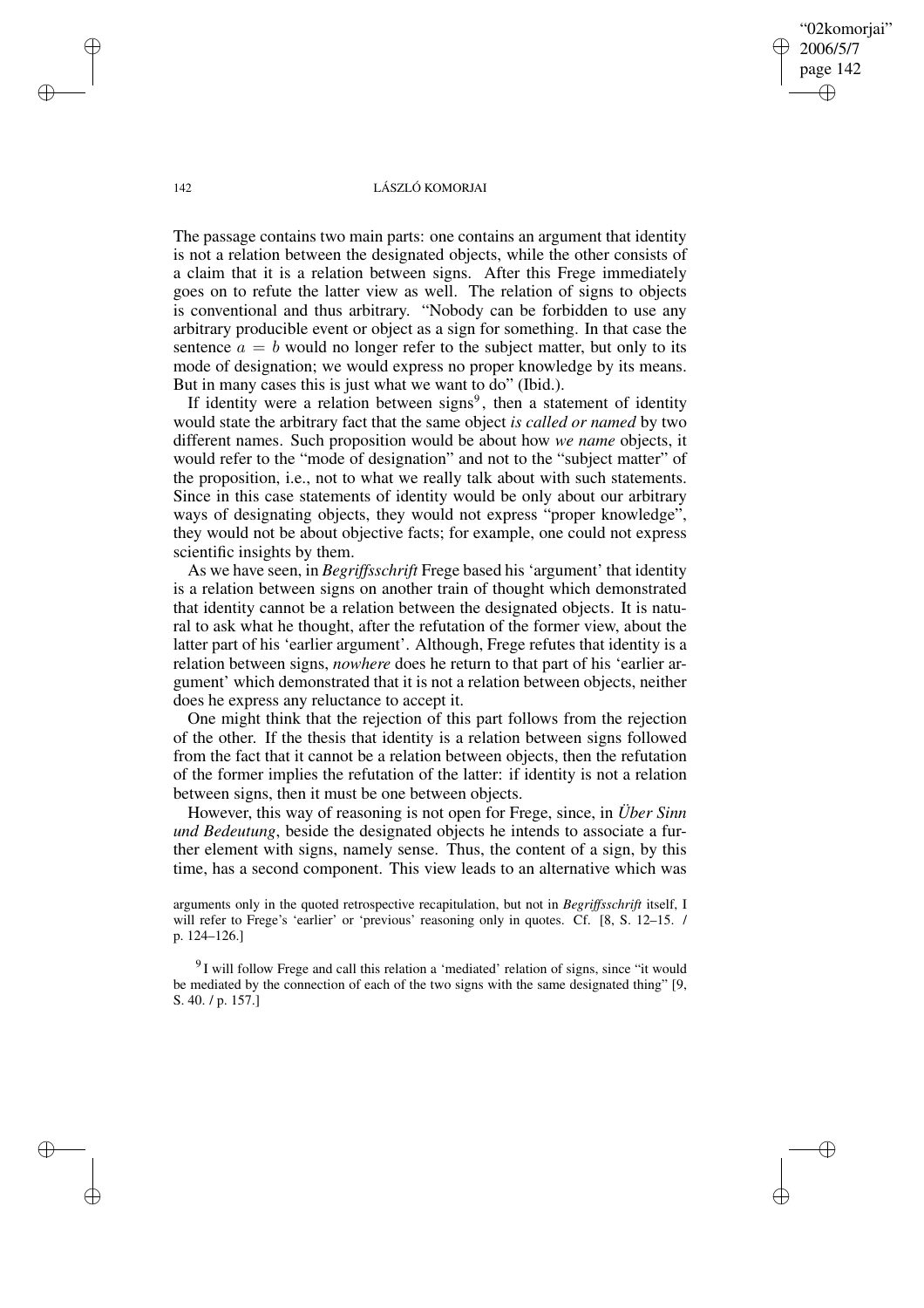✐

✐

✐

✐

not available for Frege at the time of *Begriffsschrift*, namely, that identity is neither the mediated relation between signs nor a relation between objects.

One might think that Frege's new argument for the concept of sense even *presupposes* that together with his own previous conception, he also rejects the view that identity is a relation between objects, since, understood this way, the previous two trains of thought would provide the two main premises of his argument: if identity is a relation neither between signs, nor between objects, it follows that it must be a relation between something else. To fulfill its role, this element, in a certain respect, must differ both from the signs and from the designated objects. To explain the 'cognitive difference' between identities of the form  $a = a$  and  $a = b$  one must associate with the contained signs new elements which are different from the object designated by  $\alpha$  and b, but the connection of which to the designated object is not arbitrary. In the first respect these elements are different from the designated object and similar to the signs; in the second respect they are similar to the object and different from the signs.

Frege claims that if, connected to the different co-designating signs, there are also different 'ways of presentation', then the relevant statements can express different thoughts: "A difference can arise only if the difference between the signs corresponds to a difference in the mode of presentation of the thing designated.. . .It is natural, now, to think of there being connected with a sign (name, combination of words, written mark), besides that which the sign designates, which may be called the reference of the sign, also what I should like to call the *sense* of the sign, wherein the mode of presentation is contained.. . .The reference of 'evening star' would be the same as that of 'morning star' but not the sense" (S. 41. / p. 158.). Of course, it is the 'third element', which is identical neither with the sign, nor with the designated object, which Frege calls sense.

Since senses conceived of as the ways in which the designated object is given are not conventionally attached to objects,<sup>10</sup> they are perfect candidates for the role which entities related in identity must play. This interpretation suggests that in this period Frege conceived identity as a *relation between senses*. If equality is a relation between senses, then statements of identity are not based on arbitrary conventions, but on objective facts, since

 $10$  This fact serves the basis of Frege's famous doctrine that sense determines reference: since modes of determination are ways towards the determined objects, if the objects designated by two names are different, then the senses of the names must be also different.

"02komorjai" 2006/5/7 page 143

✐

✐

✐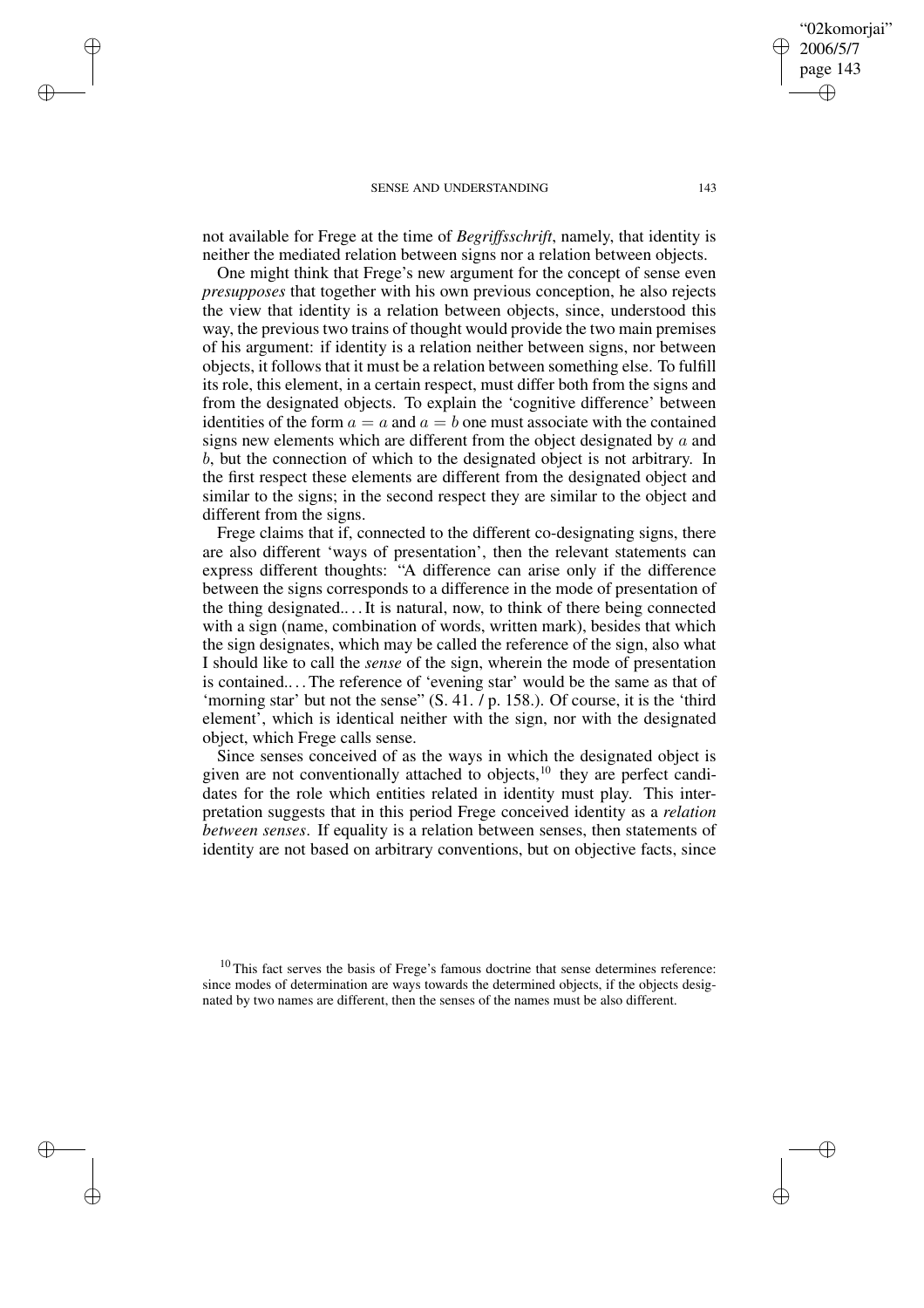"02komorjai" 2006/5/7 page 144 ✐ ✐

✐

✐

#### 144 LÁSZLÓ KOMORJAI

sense and its relation to the reference of the relevant expression is objective.<sup>11</sup> This would explain how statements of identity can convey objective and non-arbitrary knowledge.

## 3. *Identity as a relation between objects*

Convincing though the previous argument might seem, it is not the one which Frege actually gives. Usually it is taken for granted that he, after the criticism of his earlier position, simply converted to the view that identity is a relation between objects. However obvious this sounds for us, in *Über Sinn und Bedeutung* Frege does not explicitly propose this view. The third possibility which I sketched above emerged since Frege did not refute his 'earlier' argument, which showed that identity cannot be a relation between objects. It was only much later when Kripke explained what the problems of that reasoning are. Although for Kripke's own purposes this point is only marginal, it is central to the current discussion. One has to make an effort to see that most probably Frege himself had the same ideas in mind. Let us recall Frege's reasoning as he himself reconstructed it.

 $a = a$  and  $a = b$  are obviously statements of differing cognitive value;. . . Now if we were to regard equality as a relation between that which the names 'a' and 'b' designate, it would seem that  $a = b$ could not differ from  $a = a$  (i.e. provided  $a = b$  is true). A relation would thereby be expressed of a thing to itself, and indeed one in which each thing stands to itself but to no other thing.

Kripke argues that Frege's conclusion does not follow from his premise. Even if one postulates an artificial relation which *does hold* between objects, the possibility of different 'cognitive values' seems to be still open.

Suppose identity *were* a relation in English between the names. I shall introduce an artificial relation called 'schmidentity' (not a word of English) which I now stipulate to hold only between an object and itself. Now the question whether Cicero is schmidentical with Tully can arise, and if it does arise the same problems will hold for this statement as were thought in the case of the original identity statement to give the belief that this was a relation between the names.<sup>12</sup>

 $11$  Of course, this relation would be 'mediated' in the same way as the 'relation between signs' was.

 $12$  [22, p. 108.]

✐

✐

✐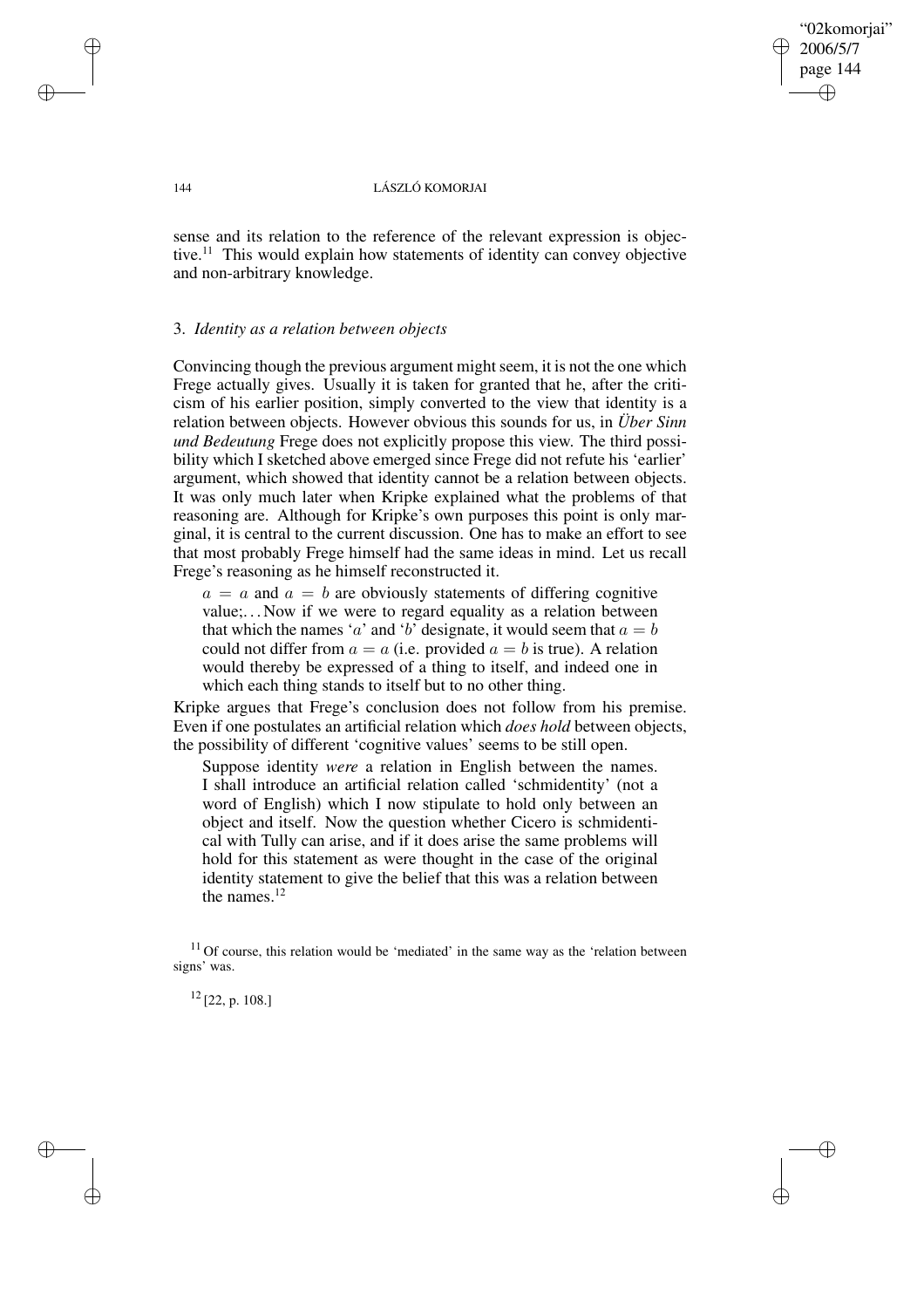Frege starts his investigation by posing the question: what kind of objects are related in statements of identity. In *Über Sinn und Bedeutung* he does not explicitly answer it.<sup>13</sup> He does not do so, because, without explicitly realizing it, the question which the investigations of this essay answer is a different one. It is the problem of how one can give an account of the difference between identities of the form  $a = a$  and  $a = b$ . As Kripke's train of thought shows, this problem does not depend on the question of what kind of objects are related by identity.

Implicitly Frege himself realizes this point. In 1914, in a famous letter to Philip Jourdain, he presents the train of thought of *Über Sinn und Bedeutung* in a slightly different form. He uses the names 'Afla' and 'Ateb' to refer to the same mountain, given in two different ways, and he examines the difference of the thoughts expressed by 'Ateb is Ateb' and 'Ateb is Afla'.

Now if what is corresponded to the name 'Afla' as part of the thought was the reference of the name, and hence the mountain itself, then this would be the same in both thoughts. The thought expressed in the proposition 'Ateb is Afla' would have to coincide with the one in 'Ateb is Ateb', which is far from being the case. What corresponds to the name 'Ateb' as part of the thought must therefore be different from what corresponds to the name 'Afla' as part of the thought. This therefore cannot be the reference, which is the same for both names, but must be something which is different in the two  $cases...^{14}$ 

Though the difference between this version and the one which he gave in *Über Sinn und Bedeutung* seems to be small, it will prove significant. In the latter work he basically reasoned that *if identity were a relation between objects*, then the two discussed statements of identity would express the same thought. By contrast, in the above fragment he claims that the conclusion would follow *if the two names contributed the referred object itself* to the thought expressed by the relevant identities.

In the latter argument Frege does not presuppose that the contributed elements must be the same as the ones which are related by the relation of identity. He does not even mention the problem of what kind of entities are related by identity at all. He simply ponders what kind of ingredients

 $14$  [4, S, 128 / p, 80.]

✐

✐

✐

✐

"02komorjai" 2006/5/7 page 145

✐

✐

✐

<sup>13</sup> When he returns to his starting point in the last paragraph of *Über Sinn und Bedeutung* he again leaves the question open. All what he says is that "if now  $a = b$ , then indeed what is meant by 'b' is the same as what is meant by 'a', and hence the truth value of ' $a = b$ ' is the same as that of ' $a = a'$ . " [9, S. 65. / p. 177.] However, this would hold even if one accepts Frege's first, 'mediated' interpretation of identity, or even if one takes identity as a relation between senses, thus it does not answer the question.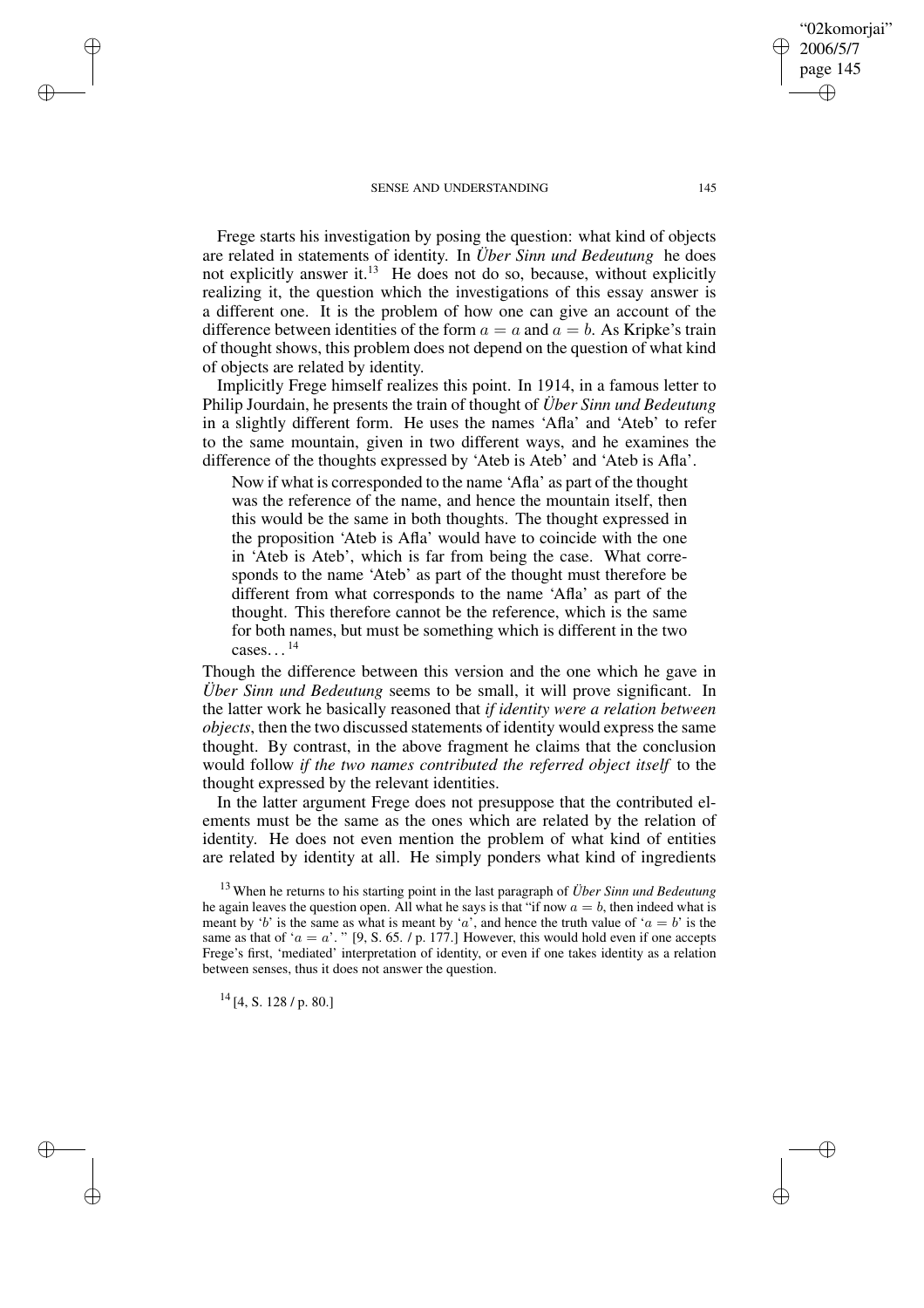"02komorjai" 2006/5/7 page 146 ✐ ✐

✐

✐

#### 146 LÁSZLÓ KOMORJAI

names *contribute to the thoughts* expressed by statements of identity. Here he does not confuse this question with the question which asks what kind of elements are *related in identity*. He, like Kripke, seems to realize that the two problems are not related. But Frege's previously quoted argument clarifies a further point which Kripke's thought experiment does not mention. It shows that the cognitive values of the two identities are different because the elements contributed by the relevant names are different. With this Frege adds a second determination to his notion of sense. The sense of names will not only be the way in which reference is determined, but also the element which they contribute to the cognitive values of sentences. This will serve a second, more important basis for Frege's notion of sense, and, as we shall see in section 5, compared to *Begriffsschrift*, the appearance of this principle is a real novelty in *Über Sinn und Bedeutung*. This step will make it possible to generalize the notion of sense also to other expressions.

# 4. *The final form of Frege's argument*

After these clarifications we are in a position to give one of the main insights behind Frege's argument. Although he does not make this point clear in *Über Sinn und Bedeutung*, one of the main presuppositions of his argument is not that identity can be a relation neither between objects nor between names, but that neither the relevant names themselves nor the designated objects can be the elements which names contribute to the thoughts expressed by certain statements of identity. This means that instead of a principle which decides what kind of relation identity is, a special form of the so called principle of compositionality becomes the main premise of the argument. However, we shall soon see that this change, in opposition to what is usually claimed, does not mean that statements of identity can be eliminated from the argument.

The rough structure of the argument is now the following: Frege first claims that the so called 'cognitive value' of certain statements of identity are different. In a second step — instead of relying upon a view about identity — he relies upon a certain form of the principle of compositionality, and goes on to show that the previously mentioned difference cannot be explained except by associating a new element with names. This new element is what he baptizes as 'sense'.

The structure of this section will follow the structure of Frege's argument. In part 4.1, I discuss the concept of 'cognitive value' and Frege's claim that the cognitive values of certain statements of identity are different. Although I referred to the latter difference even in the first interpretation of Frege's argument given in section 2, I postponed this discussion since I first wanted to identify the correct structure of the whole argument. Here we shall see whether the notion of 'cognitive value' and other related notions really have

✐

✐

✐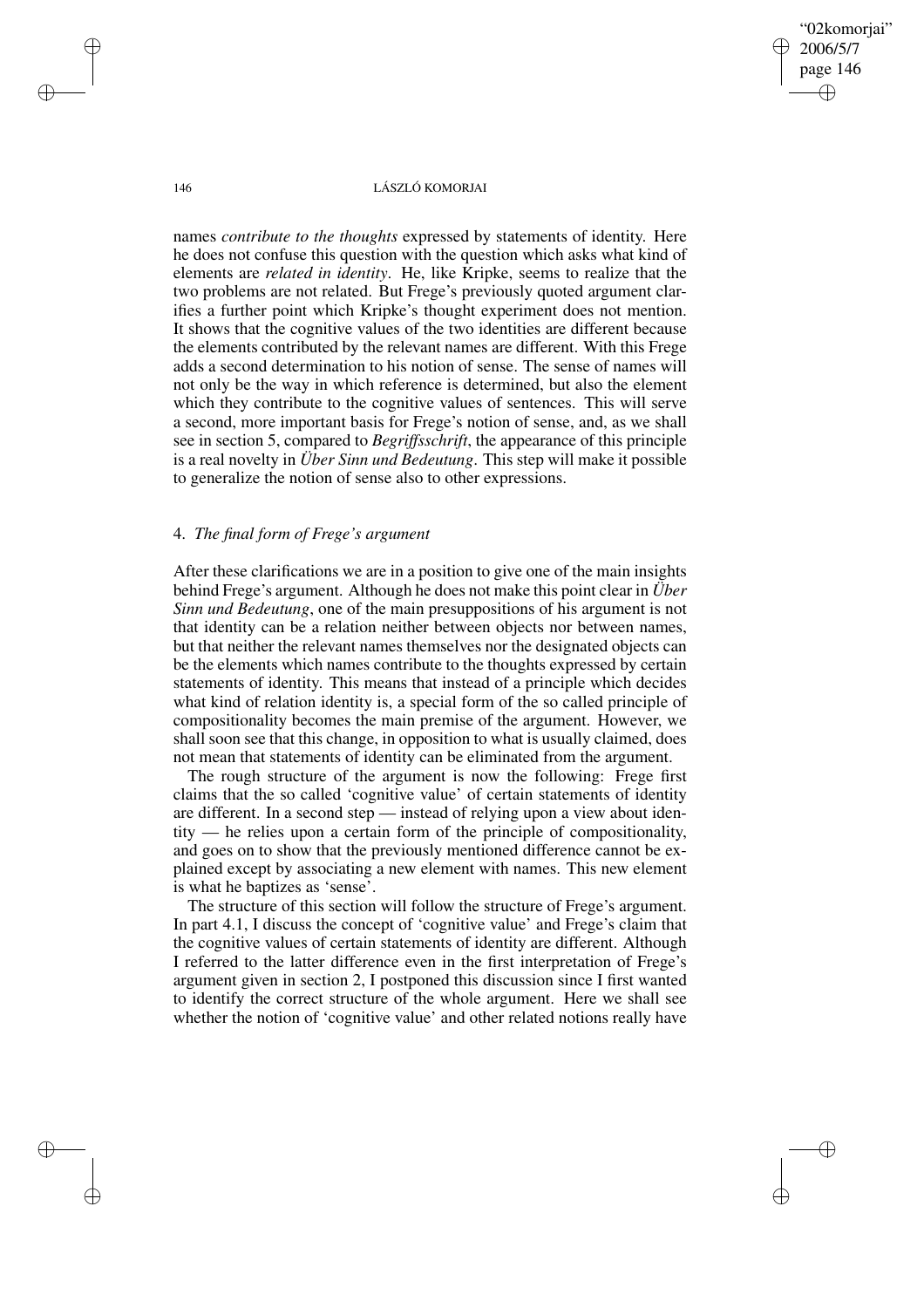✐

✐

✐

✐

epistemic import. In part 4.2 I discuss the so called 'Intuitive Criterion', which lies in the heart of the cognitive interpretations. Furthermore, in part 4.3, we briefly examine how Frege in *Der Gedanke* described the relation of epistemic notions and his concept of sense, and how this is related to the 'Intuitive Criterion'. Only after these three parts can we go on and scrutinize the form of the compositionality principle which serves as the second main premise of the argument.

# 4.1. *The first premise: The problem of different 'cognitive values'*

Frege does not explicitly specify what he means by the 'cognitive value' of sentences, but he uses many different expressions to circumscribe it. It is what we "want to state" by the sentence, what is "asserted" by it, the "subject" matter" to which the sentence "refers", what the sentence "expresses", and finally it is what a sentence "contains".<sup>15</sup> In the letter fragment which I have quoted he simply uses 'thought' where he used to say 'cognitive value', and I will use it as interchangeable with thought.

Second, to see that his notion of 'cognitive value' is as little an epistemic notion as his notion of 'thought', we have to take a closer look at his statements about cognitive values: " $a = a$  and  $a = b$  are obviously statements of differing cognitive value;  $a = a$  holds *a priori* and, according to Kant, is to be labelled analytic, while statements of the form  $a = b$  often contain very valuable extensions of our knowledge and cannot always be established *a priori*." (S. 40. / p. 157.)

Frege in this period of his life has already made explicit his logicist program, according to which arithmetical truths and *arithmetical* statements of identity are analytic. He also thought that all analytic truths are *a priori*. Thus, when he says that "statements of the form  $a = b$  often contain very valuable extensions of our knowledge and cannot always be established *a priori*", he cannot mean arithmetical statements. This fact does not pose a problem for the argument<sup>16</sup>, since it is obvious that the starting point of Frege's reasoning is not that *all* statements of identity of the form  $a = b$  are synthetic or *a posteriori*. If there are *some* such statements which cannot be decided *a priori*, the argument goes through. That is why Frege only claims that such identities *often* extend our knowledge, and cannot *always* be decided *a priori*. And that is also why he always uses empirical examples like

<sup>15</sup> Cf. [9, S. 40–41. / pp. 157–158.].

 $16$  As, for instance, Sluga suggests [20, pp. 154–156.]

"02komorjai" 2006/5/7 page 147

✐

✐

✐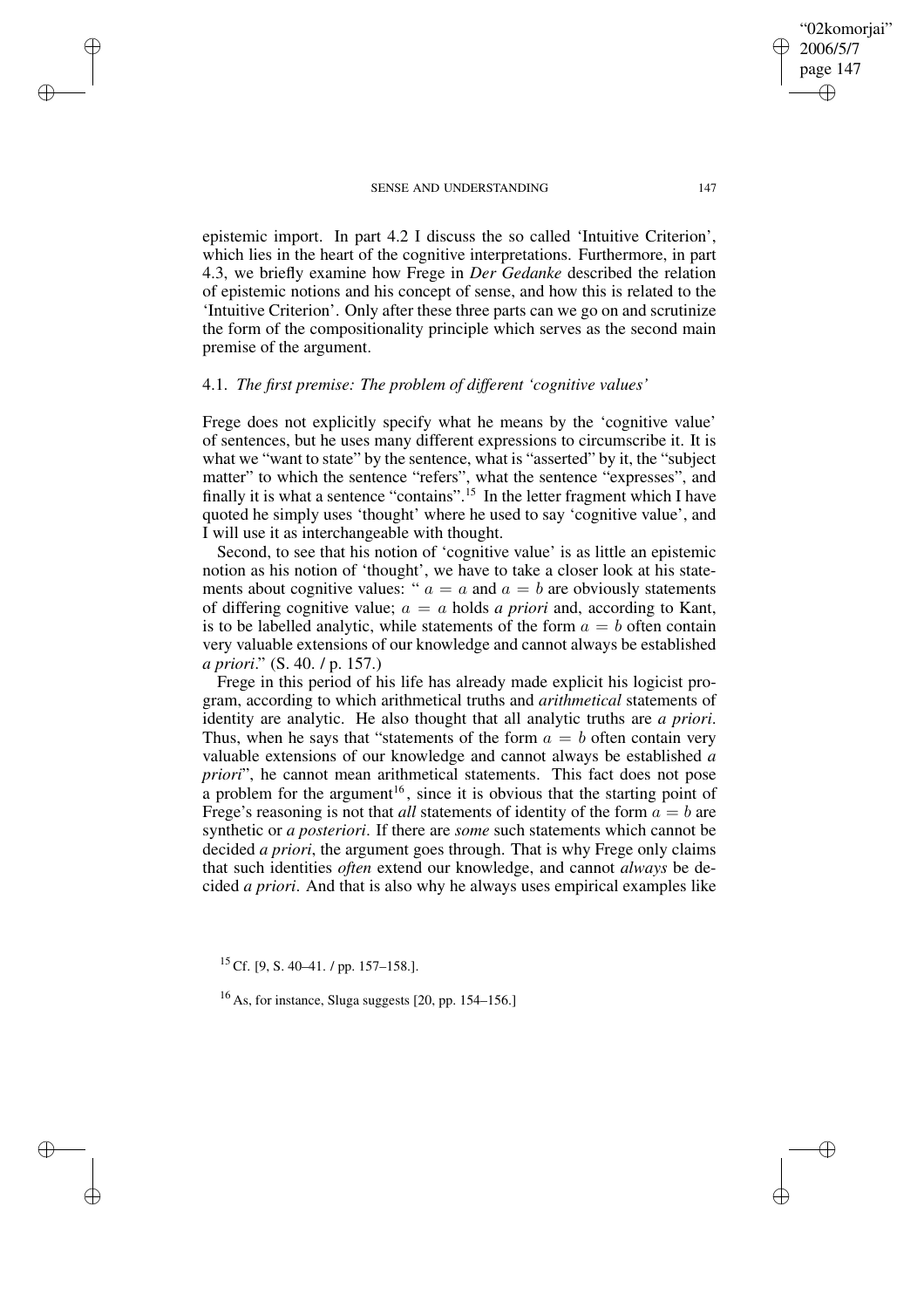✐

✐

#### 148 LÁSZLÓ KOMORJAI

'Hesperus is Phosphorus', 'Ateb is Afla', or geometrical ones which he took to be synthetic.<sup>17</sup>

The third and most important point concerns the way in which Frege differentiates between the cognitive values of the two sentences. This difference serves as the starting point of his argument. It is usually claimed that the relevant sentences have different cognitive values since the same person can believe the one and at the same time refuse to believe the other. It is this difference through which Frege's notion of sense is alleged to receive 'cognitive' or 'epistemic' content. According to this interpretation, the senses or 'cognitive values' of the two sentences are different, since it is possible to have different epistemic attitudes to them. In sharp contrast to this, we have just seen that in Frege's central argument the key difference stems from the fact that one of the sentences is analytic whereas the other is not. It seems that this difference has nothing to do with epistemic *attitudes*. Rather, it is a difference based on the objective *content* of the propositions.

However, the authors who claim that Frege's notion of sense is a 'cognitive notion' make the same claim about Frege's distinction between 'analytic' and 'synthetic'. "Frege classified truths according to an epistemic principle, that is by reference to how we can know them. 'A priori' and 'a posteriori' are naturally taken, as Kant took them, as epithets which, in the first instance, qualify our knowledge; but Frege understood 'analytic' and 'synthetic' in an equally epistemic sense."<sup>18</sup> If it is true that the notions of 'analytic' and 'synthetic' are epistemic notions, then the same will be true of the concept of 'sense', since the argument by which Frege introduces the latter notion relies heavily on the former ones.

Although the relevant distinctions drawn by Frege really "qualify our knowledge", this means that they "classify truths" not "by reference to *how* we can know them", but by the *content* of our knowledge. If one takes a closer look at Frege's early definition of the notions of analytic and synthetic, *a priori* and *a posteriori*, one can hardly find any 'epistemic' element in it. Although Frege himself claims that "these distinctions between a priori and a posteriori, synthetic and analytic, concern, as I see it, not the content of

 $18$  [14, p. 28.]

✐

✐

✐

 $17$  Frege's argument might work even if we take arithmetical identities into account. This is so because although he thought that arithmetic is analytic and *a priori*, he did not think that analytic truths can never extend our knowledge.(See Dummett's discussion in [16, pp. 195– 1991) Thus there can be a 'cognitive difference' between  $a = a$  and  $a = b$  even if they are arithmetical statements. Naturally in this case the difference cannot be formulated by saying that one is analytic and *a priori*, whereas the other is not, but it still can be claimed that one "contains very valuable extensions of our knowledge" whereas the other does not.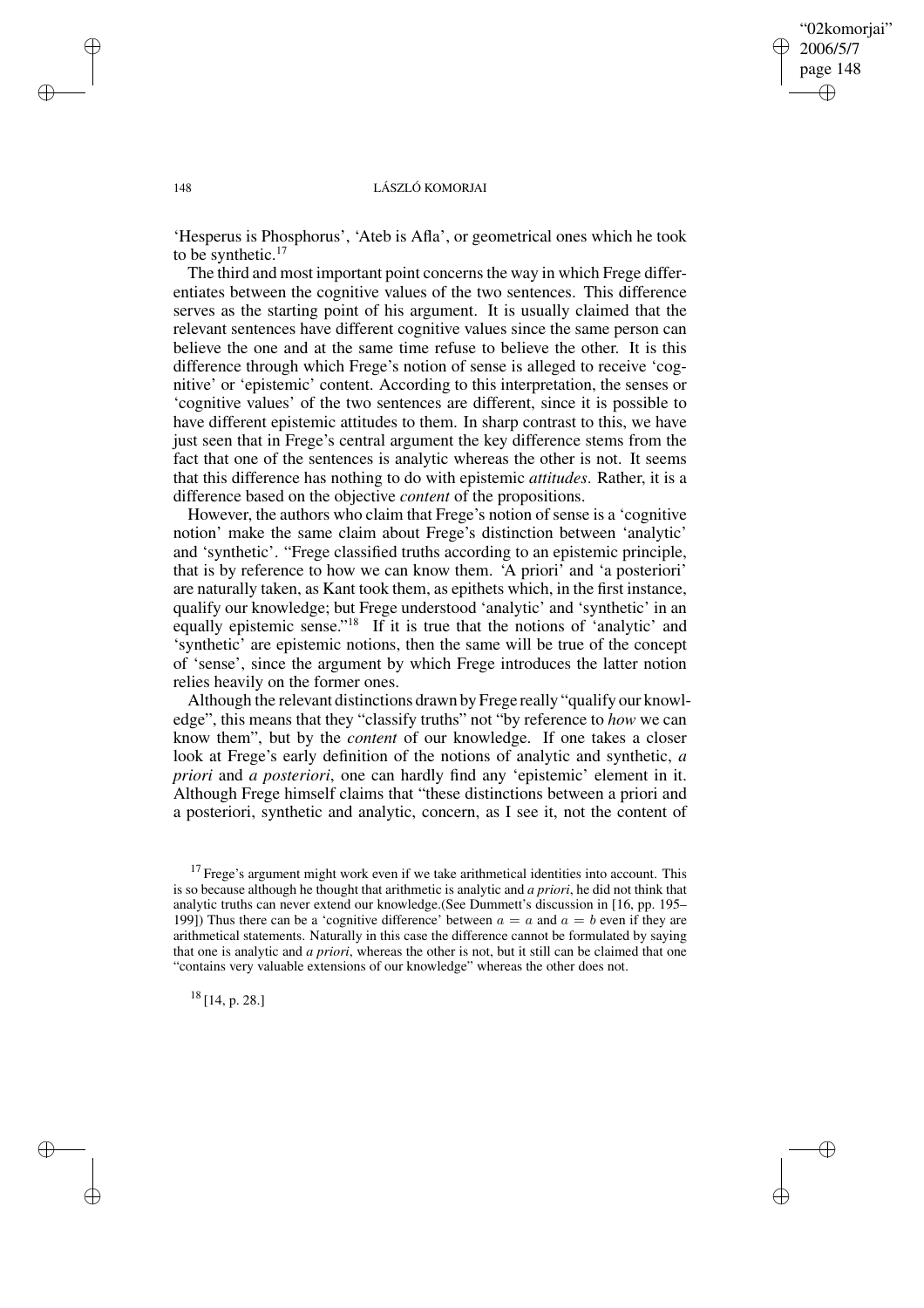the judgment but the justification for making the judgment", he immediately adds the following qualification:

When a proposition is called a posteriori or analytic in my sense, this is not a judgement about the conditions, psychological, physiological and physical, which have made it possible to form the content of the proposition in our consciousness; nor is it a judgment about the way in which some other man has come, perhaps erroneously, to believe it true; rather, it is a judgment about the ultimate ground upon which rests the justification for holding it to be true.<sup>19</sup>

Accordingly, when he claims that the distinction does not concern the "content" of a judgment, he is suggesting that the distinction is not based on the conditions which have made it possible to *form* the content. When he mentions the "justification for making the judgment", he means the "ground upon which rests the justification". He immediately makes clear what he means by the latter. "The problem becomes, in fact, that of finding the proof of the proposition and of following it up right back to the primitive truths." The classification of the judgements into analytic, synthetic, etc, will depend on the classification of the primitive truths on which their proofs rest. This classification, in its turn, clearly depends on the *content* of the primitive truths. What matters is whether they are "general logical laws", or they "belong to the sphere of some special science", or "appeal to facts". This means that the classification will depend on the *scope of the generality* of the judgment. If the judgment is unconditionally general, then it is 'analytic', if its generality is restricted to a special domain, then it is *a priori synthetic* and if it is about a single fact, then it is *a posteriori*. Which category any given case falls into can be decided on the basis of the content of the proposition in question and has nothing to do with epistemic considerations. The primitive truths on which the proof of a proposition is based are determined exclusively by the content of the proposition. They can be conceived as the elements into which the content of a proposition can be analyzed. They do not necessarily contain any reference to cognitive notions. In Frege the difference between analytic and synthetic, as well as the difference between *a priori* and *a posteriori* are based on the content of the propositions.

# 4.2. *The 'Intuitive Criterion'*

In Frege's most basic argument for the concept of sense the difference between  $a = a$  and  $a = b$  is objective, and can simply be grasped together with the sense of the sentences. Furthermore this difference is not something which Frege argues for. That the former is unconditionally general (a

 $19$  [2, p. 3.]

✐

✐

✐

✐

"02komorjai" 2006/5/7 page 149

✐

✐

✐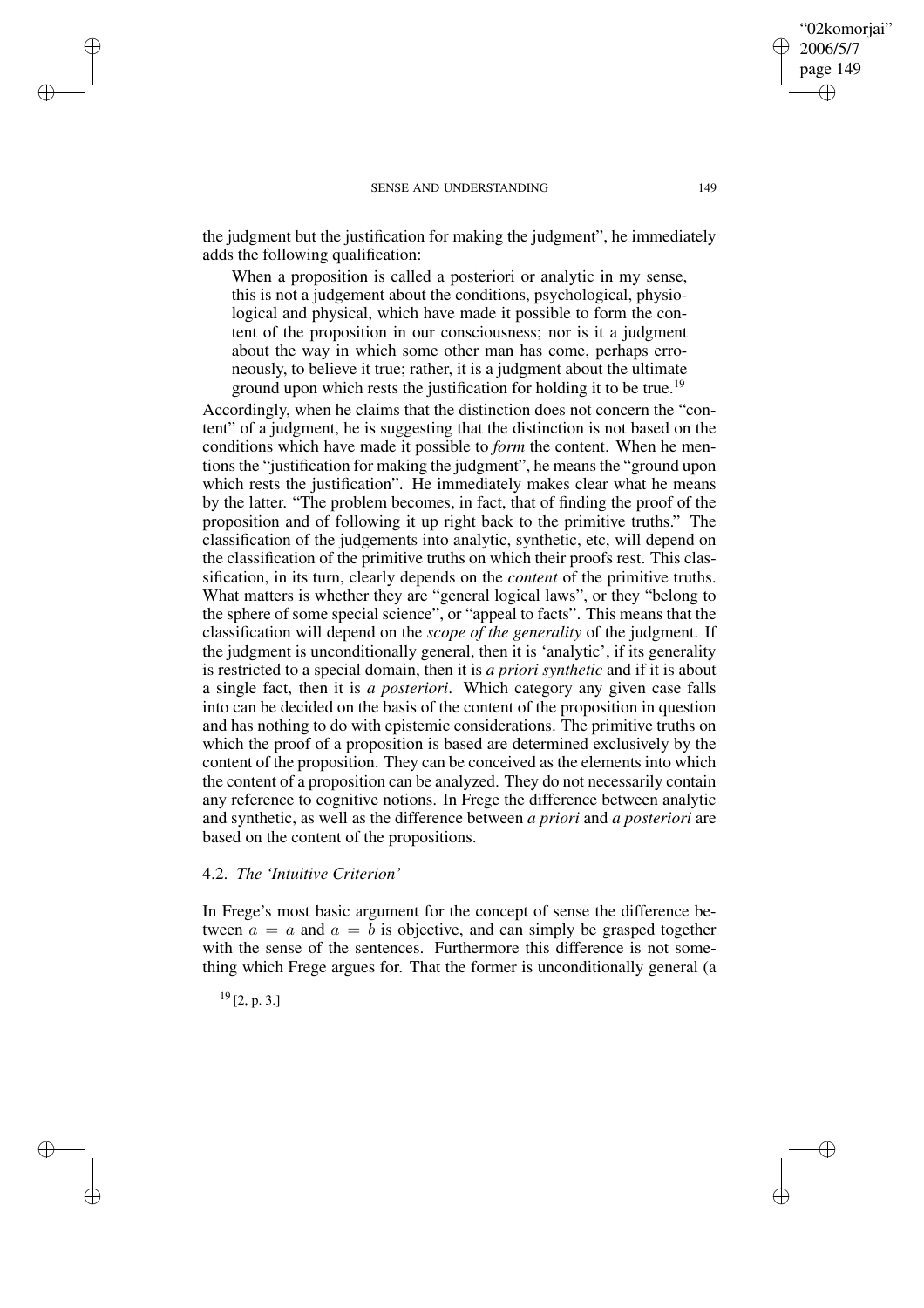# "02komorjai" 2006/5/7 page 150 ✐ ✐

✐

✐

#### 150 LÁSZLÓ KOMORJAI

logical law) whereas the latter is not is something obvious for anyone who understands the two relevant sentences.

In spite of this, many philosophers find it necessary to discover some explicitly formulated general criterion of difference for thoughts in Frege. Most probably misled by the fact that Frege often uses the expression 'cognitive value' for 'thought', it is widely accepted that such criterion can be expressed in epistemic terms. The most explicit is Evans' so called Intuitive Criterion of Difference:

And the single constraint Frege imposed upon his notion of thought was that it should conform to what we might call 'the Intuitive Criterion of Difference', namely, that the thought associated with one sentence S as its sense must be different from the thought associated with another sentence  $S'$  as its sense, if it is possible for someone to understand both sentences at a given time while coherently taking different attitudes towards them, i.e., accepting (rejecting) one while rejecting (accepting), or being agnostic about the other.<sup>20</sup>

As we have seen, in his first and most basic argument for the concept of sense, which is built on the difference of two thoughts, Frege does not apply or mention this or any other general criterion of difference at all. As I argued the difference on which he builds his reasoning is not that someone can believe  $a = a$  whereas, at the same time, reject  $a = b$ , but that statements of the first form are always *a priori* or analytic, whereas those of the second often are not.

On the other hand the attribution of such criteria to Frege does not seem to be completely baseless. For instance, even in *Über Sinn und Bedeutung*, a few pages after his introductory argument, Frege himself seems to use Evans' criterion. Here he intends to show that the thought expressed by a sentence is not its reference but its sense.

If we now replace one word of the sentence by another having the same reference, but a different sense, this can have no effect upon the reference of the sentence. Yet we can see that in such a case the thought changes; since, e.g., the thought in the sentence 'The morning star is a body illuminated by the sun' differs from that in the sentence 'The evening star is a body illuminated by the sun'. Anybody who did not know that the evening star is the morning star might hold the one thought to be true, the other false. The thought, accordingly, cannot be the reference of the sentence, but must rather be considered as its sense.<sup>21</sup>

 $20$  [19, pp. 18–19.]

 $21$  [9, S, 47, / p. 162.]

✐

✐

✐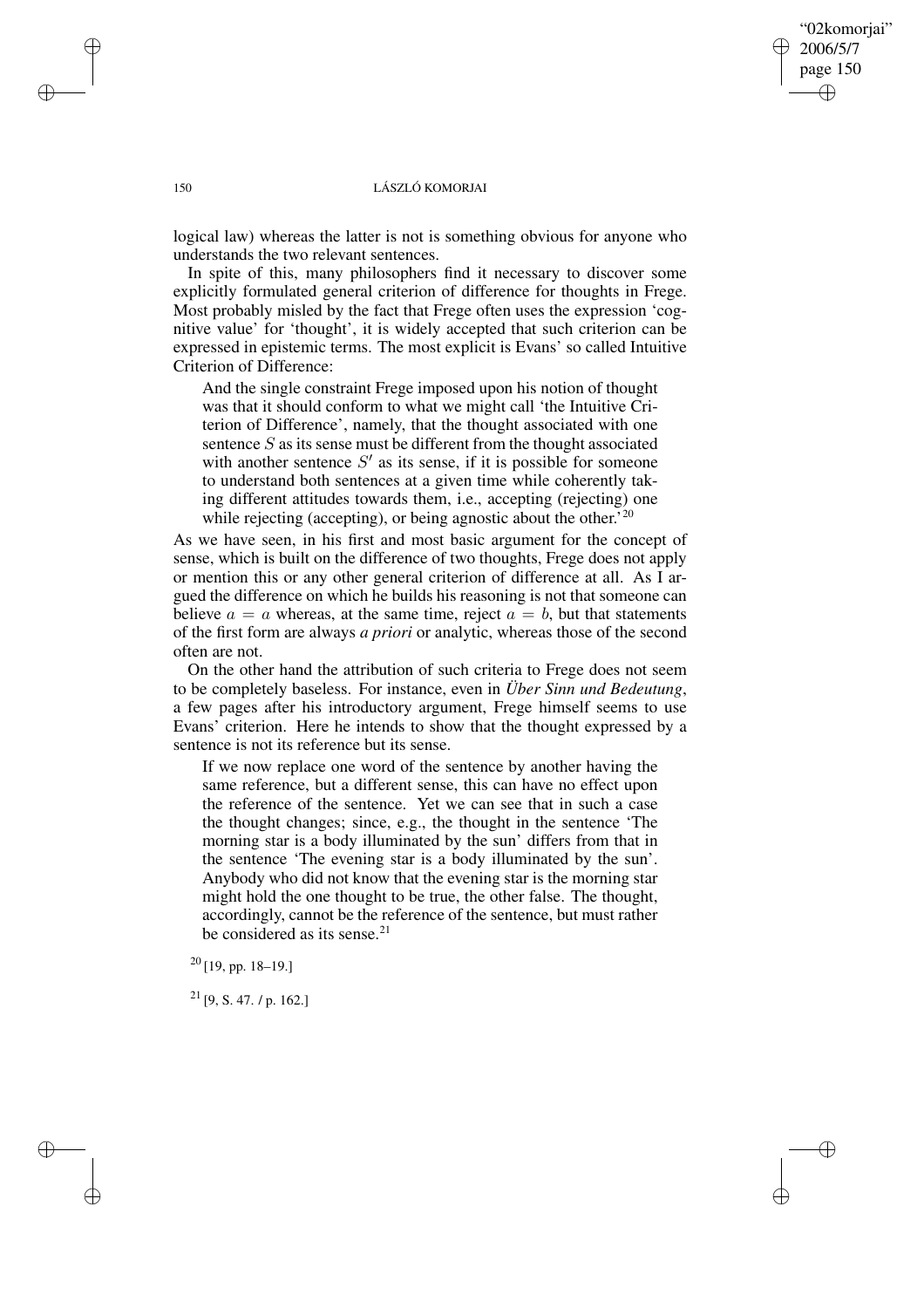✐

✐

✐

✐

But if one takes a closer look at the passage, one finds that Frege does not make entirely clear what the relation is between the difference of the mentioned thoughts and the possibility of different epistemic attitudes. Are the thoughts different *because* the same person might have different attitudes towards them, or, *vice versa*, one thinks the latter to be possible precisely *because* the relevant thoughts can somehow be seen to be different? Does Frege — with the introduction of different attitudes — want to give a basis for the difference of the mentioned thoughts, or does he simply claim that from the difference of thoughts the possibility of different attitudes follows?

It is possible to understand Frege's claim in the latter way, since it is possible to see the difference of the thoughts as something which follows from Frege's *first argument* independently of the possibility of different epistemic attitudes. Since, as the argument based on statements of identity showed, 'Hesperus' and 'Phosphorus' (or 'the evening star' and 'the morning star') contribute different elements to the cognitive values of sentences, thus those sentences which differ only in these names will have different cognitive values.

In the quoted text the question is not decided, but if one takes other texts where Frege talks about epistemic attitudes into account, the latter interpretation is further confirmed. The clearest passage in this respect is the letter fragment which we have already quoted. In this Frege combines the two arguments which we have studied, i.e., the one based on cognitive values, and the other from the epistemic attitudes. Thus here the relation of the two arguments becomes clear.

Let us suppose an explorer traveling in an unexplained country sees a high snowcapped mountain on the northern horizon. By making inquiries among the natives he learns that its name is 'Afla'. . . . Another explorer sees a snowcapped mountain on the southern horizon and learns that it is called 'Ateb'. He enters it on his map under that name. Later comparison shows that both explorers saw the same mountain. Now the content of the proposition 'Ateb is Afla' is far from being a mere consequence of the principle of identity, but contains a valuable piece of information. What is stated in the sentence 'Ateb is Afla' is certainly not the same thing as the content of the proposition 'Ateb is Ateb'. Now if what is corresponded to the name 'Afla' as part of the thought was the reference of the name, and hence the mountain itself, then this would be the same in both thoughts. The thought expressed in the proposition 'Ateb is Afla' would have to coincide with the one in 'Ateb is Ateb', which is far from being the case. What corresponds to the name 'Ateb' as part of the thought must therefore be different from what corresponds to the name 'Afla' as part of the thought. This therefore

'02komoriai" 2006/5/7 page 151 ✐ ✐

✐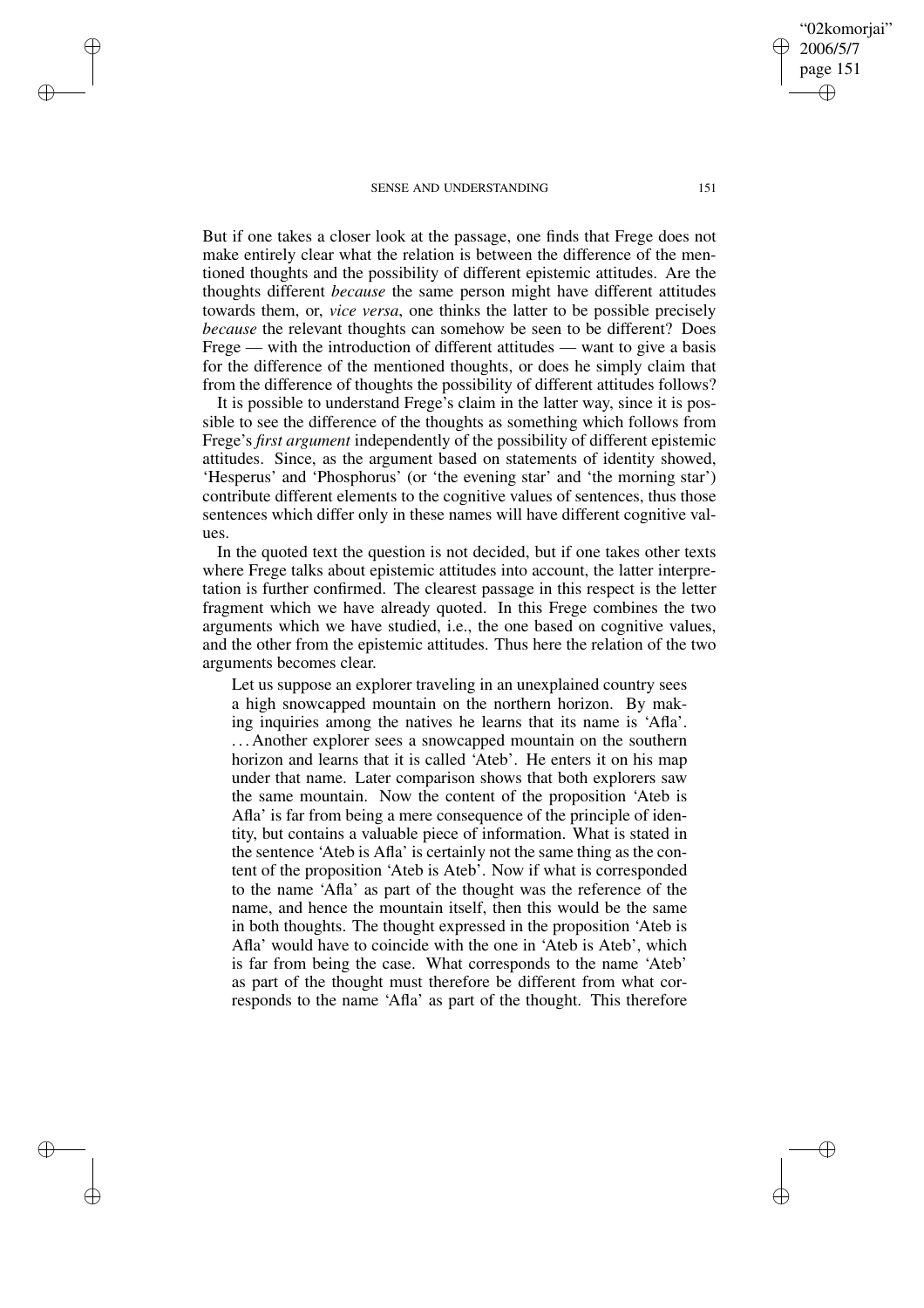#### 152 LÁSZLÓ KOMORJAI

"02komorjai" 2006/5/7 page 152

✐

✐

✐

✐

cannot be the reference, which is the same for both names, but must be something which is different in the two cases, and I say accordingly that the sense of the name 'Ateb' is different from the sense of the name 'Afla'. Accordingly the sense of the proposition 'Ateb is at least 5,000 metres high' is also different from the sense of the proposition 'Afla is at least 5,000 metres high'. Someone who takes the latter to be true need not therefore take the former to be true.<sup>22</sup>

First of all here Frege makes clear why he thinks that the senses of sentences like 'Ateb is at least 5,000 metres high' and 'Afla is at least 5,000 metres high' are different. His reason is that the senses of the involved names are different, and *not* that someone can hold different attitudes towards them. And his reasoning for the difference of the nominal senses is based on the same fact here as it was in his initial argument in *Über Sinn und Bedeutung*, i.e, it is based on the different 'cognitive values' of the two statements of identity involving the names in question. There he took  $a = a$  and  $a = b$  as his starting point, here he does the same with 'Ateb' and 'Afla' in the role of a and b. The only difference is that what he earlier called 'cognitive value' now he calls 'thought'.

Frege starts from a specific difference between statements of identity, namely fromthe objective difference between analytic and synthetic thoughts, and arrives at a more general difference which holds between sentences which do not differ in the previous respect: both 'Ateb is at least 5,000 metres high' and 'Afla is at least 5,000 metres high' are synthetic. Without the first part of the argument, which can only be formulated by using statements of identity, the latter, more general claim could not be made.

In *Über Sinn und Bedeutung* these two parts of the argument are separated. This is the main source of the illusion that the more general difference, the one between the sense of 'The morning star is a body illuminated by the sun' and 'The evening star is a body illuminated by the sun', is not based on the results of the first part but on the possibility of different epistemic attitudes.

Accordingly, the question which is not decided in *Über Sinn und Bedeutung*, i.e., the one concerning the relation of the difference of thoughts and that of epistemic attitudes, is unambiguously decided at the end of the previous fragment. Since the senses of 'Ateb' and 'Afla' are different, and since sense is something which names contribute to the thoughts expressed by sentences containing them, the thoughts expressed by the two sentences 'Ateb is at least 5,000 metres high' and 'Afla is at least 5,000 metres high' will be also different. It is only *after* this conclusion, when Frege continues: "Someone who takes the latter to be true need not therefore take the former to be true."

 $22$  [4, S. 128. / p. 80]

✐

✐

✐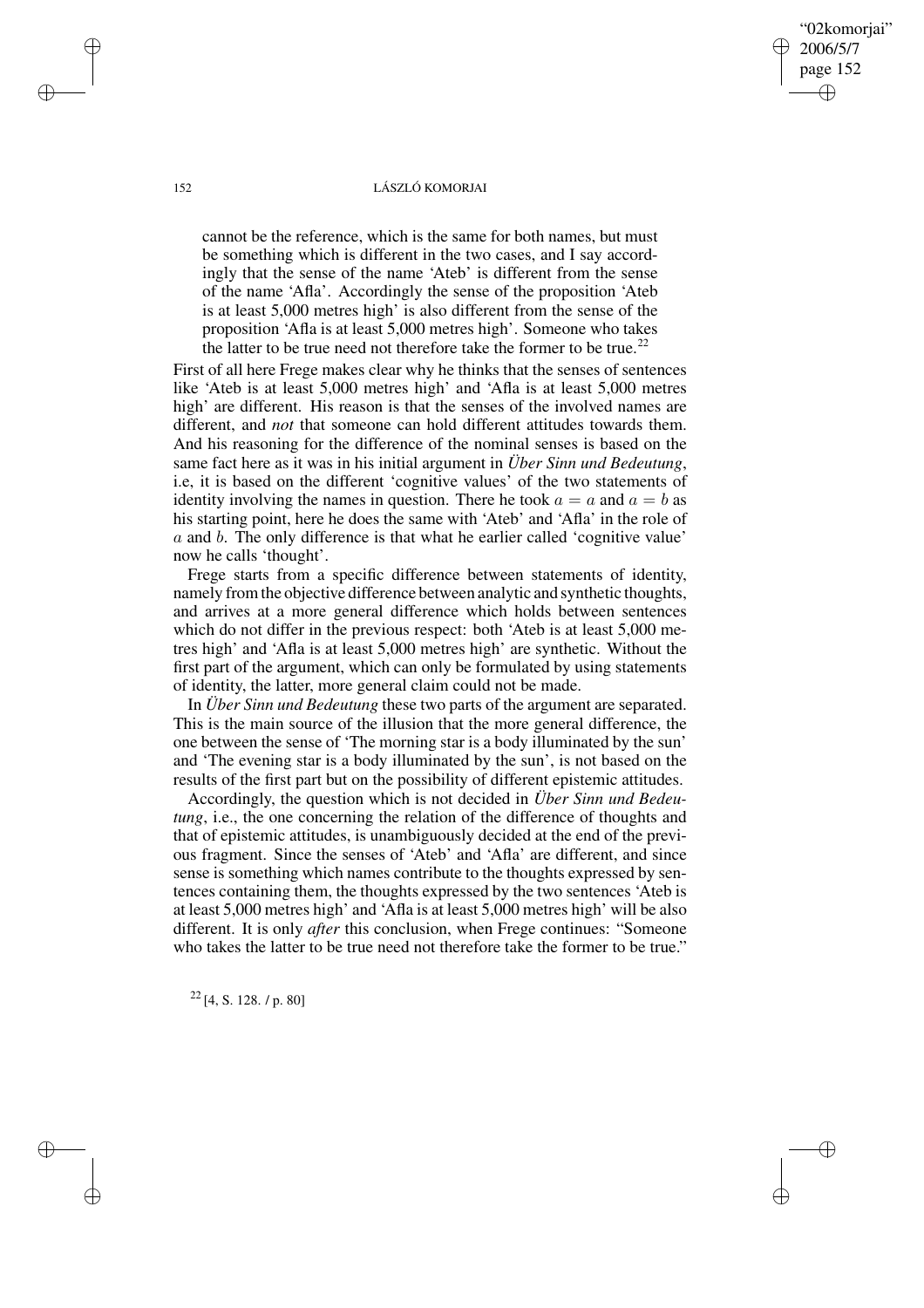"02komorjai" 2006/5/7 page 153 ✐ ✐

✐

✐

He makes clear that this statement is a *conclusion* drawn from the difference of thoughts and not a *criterion* of their difference.<sup>23</sup>

*If* two thoughts are different *then* one can believe that they differ in truth value but, as we shall soon see, the converse is not so obviously true. In Frege's conception the difference of two thoughts is shown on the basis of their *content*, and not on the possibility of different attitudes by which a subject can relate to them.

This means, at the same time, that in this period of Frege's thinking one can find no general criterion of difference for thoughts, but in each particular case the thoughts themselves must be analyzed.<sup>24</sup>

# 4.3. *Thoughts and epistemic attitudes in Frege*

✐

✐

✐

✐

So far we have investigated how criteria based on epistemic attitudes appear in some of Frege's most important texts. Next, we discuss briefly how the use of epistemic notions fits into his system in general. Is not, for instance, his repeated insistence on the objectivity of thoughts obviously inconsistent with criteria like Evans'? To decide this question, we have to consider certain characteristically Fregean statements like the following ones: "Thus for

<sup>&</sup>lt;sup>23</sup> Evans cites precisely the end of the analyzed passage from Frege to support his Intuitive Criterion of Difference. At the crucial point, however, he omits the beginning of the argument by which Frege arrives at the difference of the two thoughts. As a consequence, he makes the odd suggestion that for Frege the penultimate sentence follows from the final one rather than the other way around as one would naturally assume. As a matter of fact, dropping the last sentence would leave the entire argument basically intact. This, in itself, clearly shows that Evans' criterion is not applied in the argument. Cf. [19, p. 19. and the footnote joining to the relevant quote]. Perhaps the view ascribed by Evans to Frege can in fact be found in some of Frege's *other* works. Yet even if this is the case, it is not absolutely necessary for Frege to subscribe to such a view, since, as I hope to have shown, the coherence of his argument does not depend on any reference to propositional attitudes.

 $24$  Although Evans' criterion intends to be a 'criterion of difference', what is really at stake here is synonymy. Naturally, a criterion of difference for thoughts also yields a criterion for synonymy as well. Thus, what I suggest amounts to claim that until the period of *Über Sinn und Bedeutung* Frege did not think it necessary to find a general criteria for synonymy. Christian Thiel shows that he began to be interested in the problem after his correspondence with Husserl. Although Thiel also mentions the criterion for difference which we discussed here as Evans', and he also attributes it to Frege [23, S. 91.], but he does not take it into account as a criterion of synonymy. However, scrutinizing all the other possible candidates in Frege he cannot find a satisfying criterion either. Similarly to my previous suggestion, he also concludes that usually it is better to understand Frege's suggestions as ones which yield the *consequences* of synonymy but not its *criteria*. (Cf. chapter 2.3)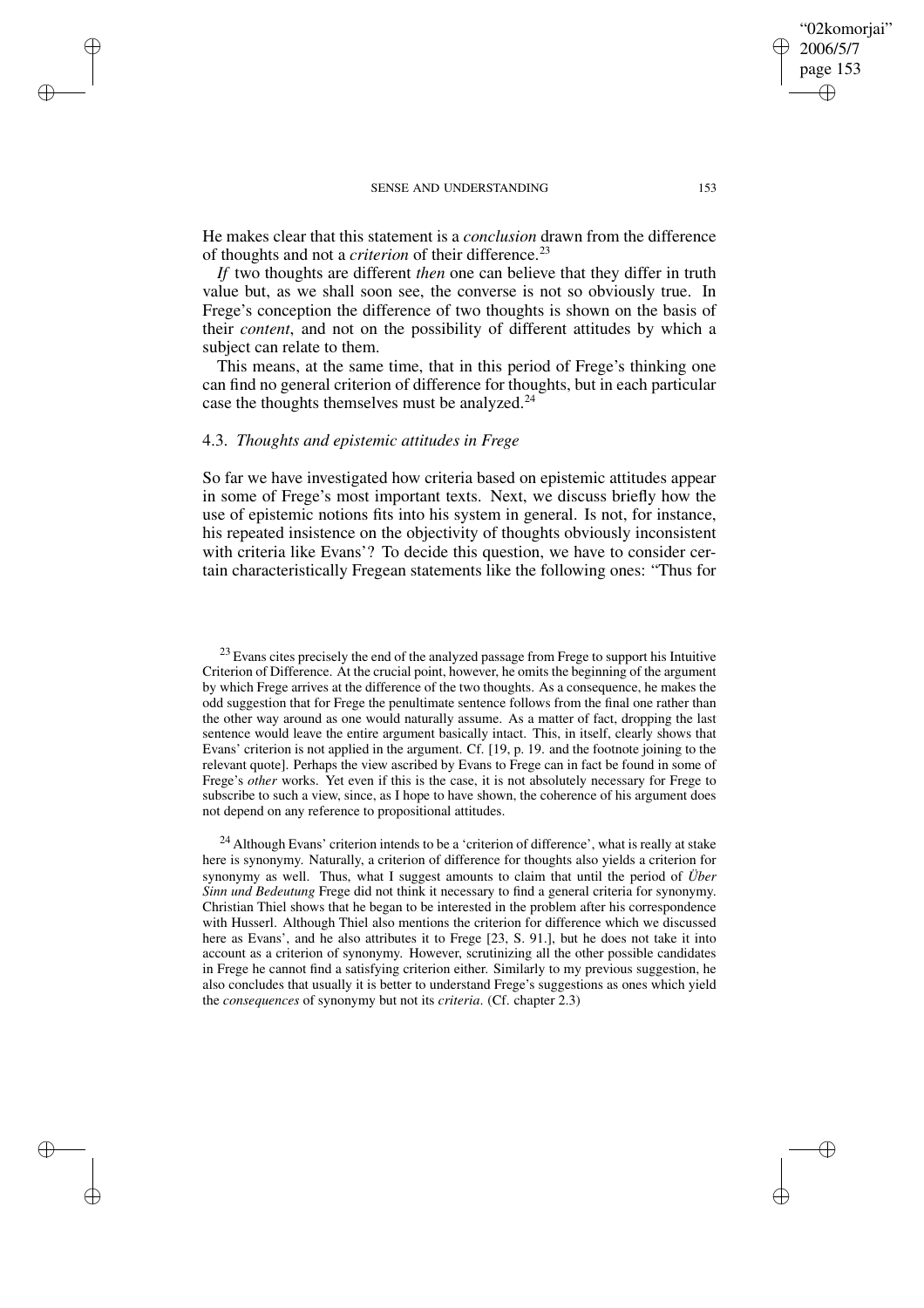"02komorjai" 2006/5/7 page 154 ✐ ✐

✐

✐

#### 154 LÁSZLÓ KOMORJAI

example the thought we have expressed in the Pythagorean theorem is timelessly true, true independently of whether anyone takes it to be true."<sup>25</sup>, or another one from the same essay: "For what I have called thoughts stand in the closest connection with truth. What I acknowledge as true, I judge to be true quite apart from my acknowledging its truth or even thinking about it. That someone thinks it has nothing to do with the truth of a thought." (S. 50. / p. 368.)

Since truth "stands in the closest connection" with thought, the truth of a thought, similarly to the thought itself, is a mind independent, objective fact. If the Pythagorean theorem is true, then its truth is independent of the fact that perhaps someone does not believe it, or even of the fact that anyone has ever thought of the theorem or not. But, if the truth of a thought is independent of the fact that someone accepts the thought or not, then it is inappropriate to draw any conclusion concerning a thought from the fact that someone *holds* it true or false. Someone can hold a true thought to be false and *vice versa*. But Evans' intuitive criterion of difference draws a conclusion concerning thoughts — namely that they are different — precisely from what one can think about the truth of the relevant thoughts. As I have showed, Frege thought that the difference of two thoughts can serve as the basis of the possibility of having different attitudes towards the thoughts. Now it seems clear that he did not hold the opposite. From the fact that someone can believe that two thoughts differ in truth value, apparently it did not follow for him that the thoughts are really different.

Whatever Frege's view is about this question, the elements which play a role in it, namely synonymy and propositional attitudes, were not the focus of Frege's interest, and this situation had changed only at the very end of his life. Because of this one must be careful in creating hypotheses about how theses based on such concepts fit into Frege's system.

Our problem seems to be related to the problem of error. At first sight, one can believe that two synonymous sentences differ in truth value only if one is mistaken about the truth of one of the sentences.<sup>26</sup> And it is obviously possible to be mistaken about the truth of a statement if its meaning is not correctly grasped, i.e., when it is misunderstood. Although in this case it is possible to think that another, synonymous sentence has different truth

 $25$  [12, S. 43–44. /p. 363.] Frege uses various verbs for the propositional attitude the object of which is thought. His most explicit word is 'grasping' (*das Fassen*): "The grasp of a thought is thinking (*das Denken*)" (ibid. S. 35. / p. 355.) However, in connection to sentences or propositions, he uses the verb 'understanding' (verstehen) as well. Cf. the already quoted letter [4, S. 127. / p. 79.]

<sup>26</sup> Although Frege held that, properly speaking, truth belongs to thoughts, often it is easier to say simply that sentences are true or false. However, this is only a matter of convenience.

✐

✐

✐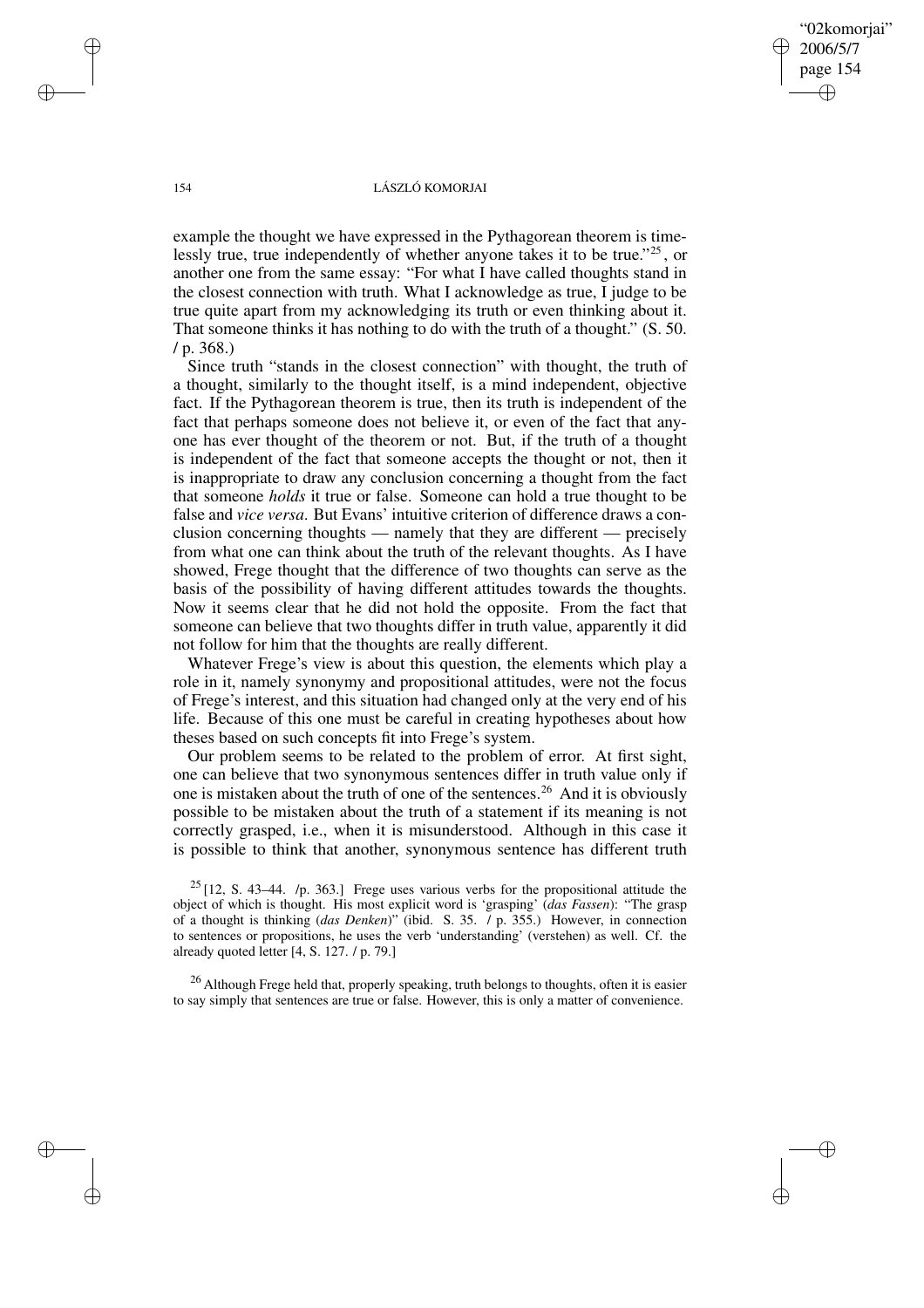value, in such cases what one thinks is not that the *same* thought, when it is expressed by two different sentences, has different truth values. The question which Evans' criteria poses is interesting only if we presuppose that the person perfectly understands both of the synonymous sentences. Is it *in this case* possible to believe that they have different truth values?

In Frege's thinking error can have other reasons than misunderstanding. Often Frege seems to suggest that one can be mistaken about the truth-value of a sentence even if one perfectly understands it. This is indicated by the separability of thoughts and their truth values. We can entertain a thought without having a concrete position or belief concerning its truth. We can understand it without believing or refusing it. It is because of this, that we can join a truth value to a thought which does not belong to it. Even if we understand a sentence, we can be mistaken about its truth value. One might think that the separability of thought and truth motivates Frege's views on judgment. It needs a special act, namely 'judging', to connect truth values to thoughts. "Judgements can be regarded as advances from a thought to a truth-value." 27

On the other hand, as we have already emphasized, according to Frege truth is very closely connected to thoughtsthemselves. To entertain a thought without recognizing its truth-value is only a human possibility. It is made possible by a special human capacity, which Frege calls 'grasping'. Grasping a thought does not necessarily mean connecting a determinate truth-value to it.

The possibility of *belief, knowledge* and other propositional attitudes related to thoughts are not based simply on grasping thoughts, but on judging thoughts to be true. As Frege puts it, they presuppose some 'advance' from thoughts towards truth. And, although truth values are inseparably connected to thoughts, such an advance — such a human possibility — cannot always be made merely on the basis of grasping a thought. Beyond simply entertaining a thought we often need something else, for example experience, to judge about the truth-value of the thought. There are features of thoughts, e.g. their truth value, to which we cannot always have direct access merely by grasping them.

However, Frege sometimes claims that if one asserts a false thought, then the thought cannot properly be said to be understood. By claiming this he denies that one would need 'to advance from thought to truth-value'. Understanding a thought and the recognition of its truth go hand in hand. "Whoever understands a proposition uttered with assertoric force adds to it his recognition of truth. If a proposition uttered with assertoric force expresses a false thought, then it is logically useless and cannot strictly speaking be

 $^{27}$  [12, S. 50. / p. 164–165.]

✐

✐

✐

✐

"02komorjai" 2006/5/7 page 155

✐

✐

✐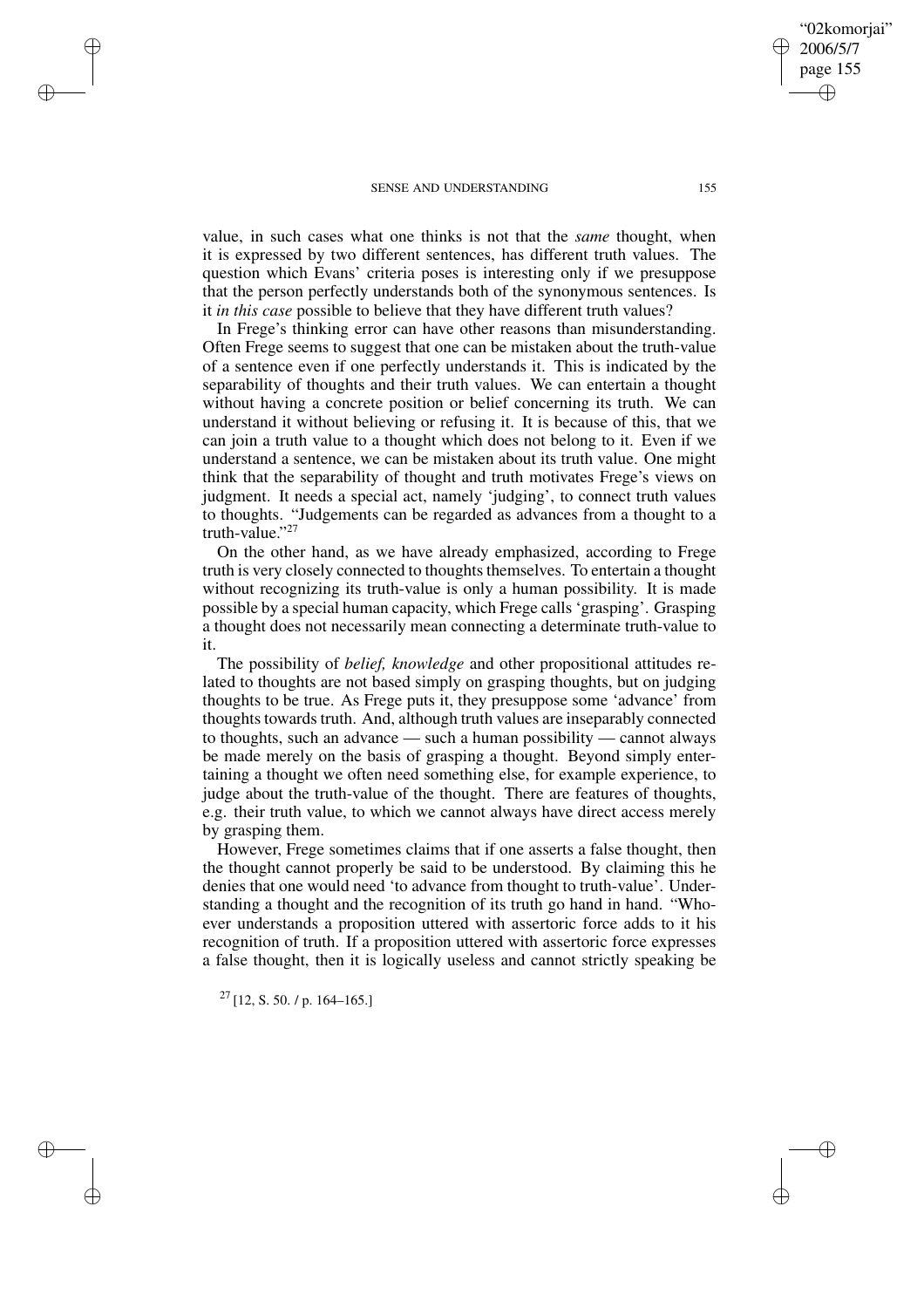"02komorjai" 2006/5/7 page 156 ✐ ✐

✐

✐

## 156 LÁSZLÓ KOMORJAI

understood."<sup>28</sup> If we accept this claim — though this might not match our intuitions in some cases —, then, of course, Evans' criterion will be valid.

But even if we refuse it, and accept the more intuitive principle that truth and thought are, at least for human agents, separable, we are not necessarily forced to refuse Evans' criterion. The possibility of being mistaken about the truth-value of a thought which one completely understands, does not obviously exclude the principle which Evans' criterion is based on. It only shows that one can be mistaken about the truth value of a *single*, perfectly understood thought. Even if we accept this, we can still hold that if the same person recognizes another sentence as synonymous with the first one, he is bound to join the same truth value to both of them. He is to judge like this independently of the question of whether his attribution of a truth value is correct or not. Perhaps he is mistaken about the truth value of the first sentence but, if he understands both of the sentences and accepts that they are synonymous, it still can be held that he must attribute the same truth value to them.

Obviously, this latter possibility does not depend on the question of whether it is possible to understand a sentence correctly and still join an incorrect truth value to it, but on the different one, namely, whether it is possible to *recognize* two synonymous sentences as synonymous and still think that they differ in truth. Denying the latter possibility does not imply denying the former. One can be mistaken about the truth-value of *both* of the synonyms, or simply have no idea at all which *particular* truth-value they have, and still think that they cannot differ in truth.

The possibility of error is based on the above discussed possibility that although truth value and thought stand in the closest possible relation, still, for human understanding, they are separable. There is an epistemic 'gap' between truth and thought. Evans' criterion, on the other hand, is based on the fact that truth is somehow still related to the form in which human understanding grasps thoughts. Although, merely by grasping a thought, one is not necessarily able to join a definite truth value to it, still, if one *recognizes* or *merely thinks* — perhaps even erroneously — that two sentences express the same thought, then he  $-$  it might be held  $-$  cannot believe that the sentences differ in truth value. And this is so even if the person does not know which *particular* truth value belongs to the thought expressed by the sentences. Conversely, if one *believes* — correctly or not — that two sentences differ in truth values, he is to *think* that they are not synonymous.

So the possibility of error is based on the 'epistemic gap' between truth and thought, while Evans' criterion is based on the fact that, still, there is an 'indefinite determination of truth' in the notion of meaning. Both of these

 $^{28}$  [4, S, 127 /p, 79.]

✐

✐

✐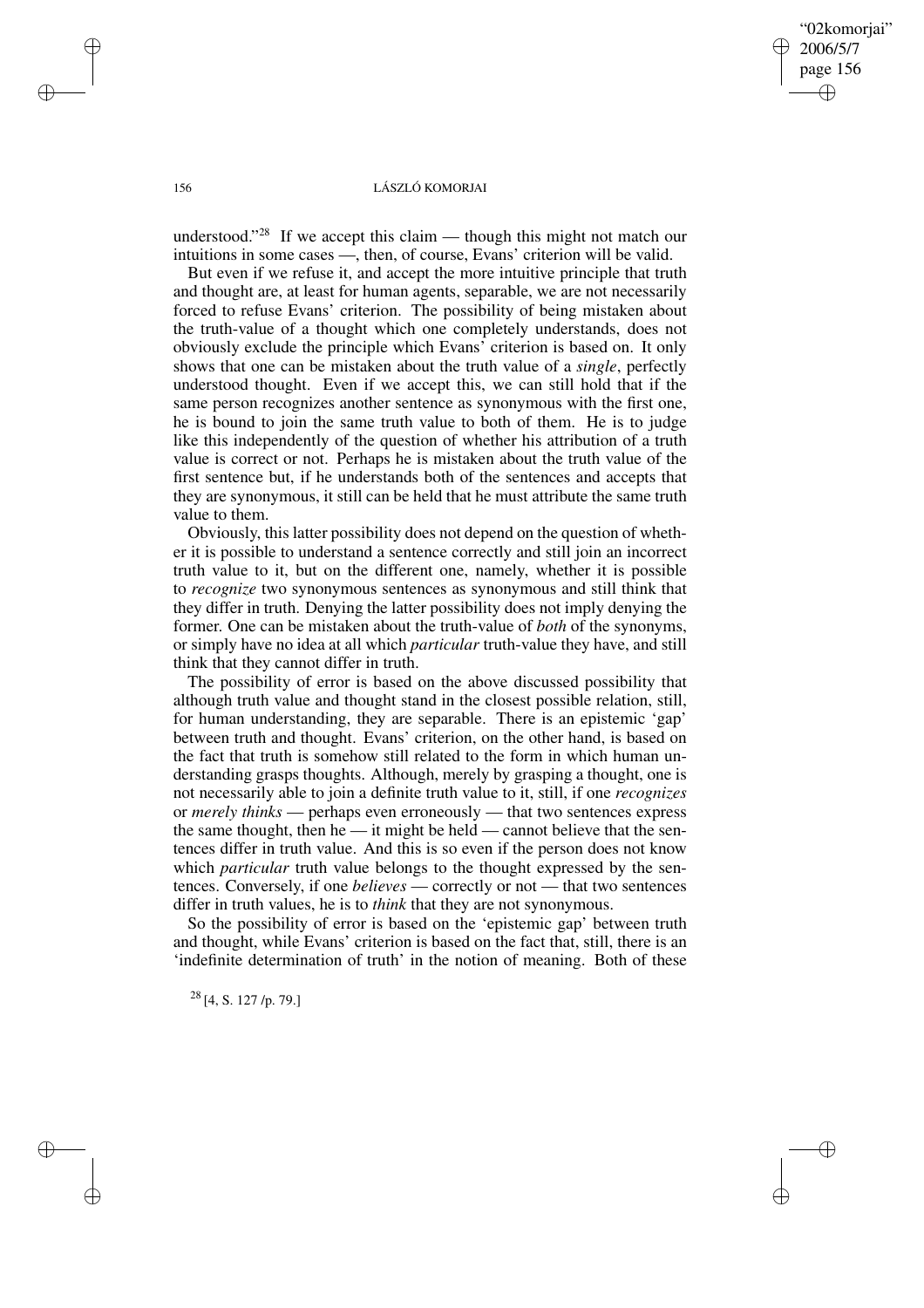✐

✐

✐

✐

theses are important. They make precise two features of the Fregean notion of sense which are independent of each other, but which, at first sight, seemed to be contradictory. The latter thesis is all that can be found at the basis of Frege's thesis that 'thought determines truth', or even at the basis of the more general thesis that sense determines reference. The 'determination' expressed by this thesis does not mean that merely on the basis of grasping a thought (or sense) one can assign a *particular* truth value (or reference) to an expression; not even that sense would *ensure* reference for an expression, but only that the same sense guarantees the same referent.<sup>29</sup> As I have tried to show here, this much can be clear purely on the basis of grasping what the Fregean sense of an expression is. Such an indefinite or empty determination of reference is all that belongs to the Fregean concept of meaning.

All this implies that, after all, Evans' criterion is at least consistent with Frege's thoughts. However, we have also seen, that Frege's argument for sense does not actually apply this criterion. This is no coincidence, since the criterion is not really a criterion which can be applied. To be a *real criterion* of difference, a principle should yield a practically applicable means by which one can decide if two thoughts are different. To apply Evans' Intuitive Criterion we should know if it is possible for someone to accept a sentence expressing the first thought, while refusing another expressing the second one. But for this, as we have seen, it is necessary to know in advance that the test-person has not misunderstood the sentences, and it is not possible to decide this without any recourse to the expressed thoughts themselves. Thus, to apply the criterion, we need to be able to identify somehow the thoughts in advance, independently of the criterion. But if we are able to do this, we do not need the criterion any more.

# 4.4. *The second premise: the contribution of names to thoughts*

The second main premise of Frege's argument, like the first one, is based on concepts which are undifferentiated in the beginning and become clearer only later on. The main thought behind the second premise was that names 'contribute something' to the cognitive value of the statements in which they participate. This thesis is usually interpreted as if it were identical to the so called 'principle of compositionality' for senses, which says that the senses of sentences — or of any complex expression — are composed of the senses of their parts. This way this principle would be a presupposition of Frege's argument. Consequently, the argument would *presuppose* that names do

"02komorjai" 2006/5/7 page 157

✐

✐

✐

<sup>29</sup> In the case of sentences, for instance, this thesis does not yield *excluded middle* only *non-contradiction*.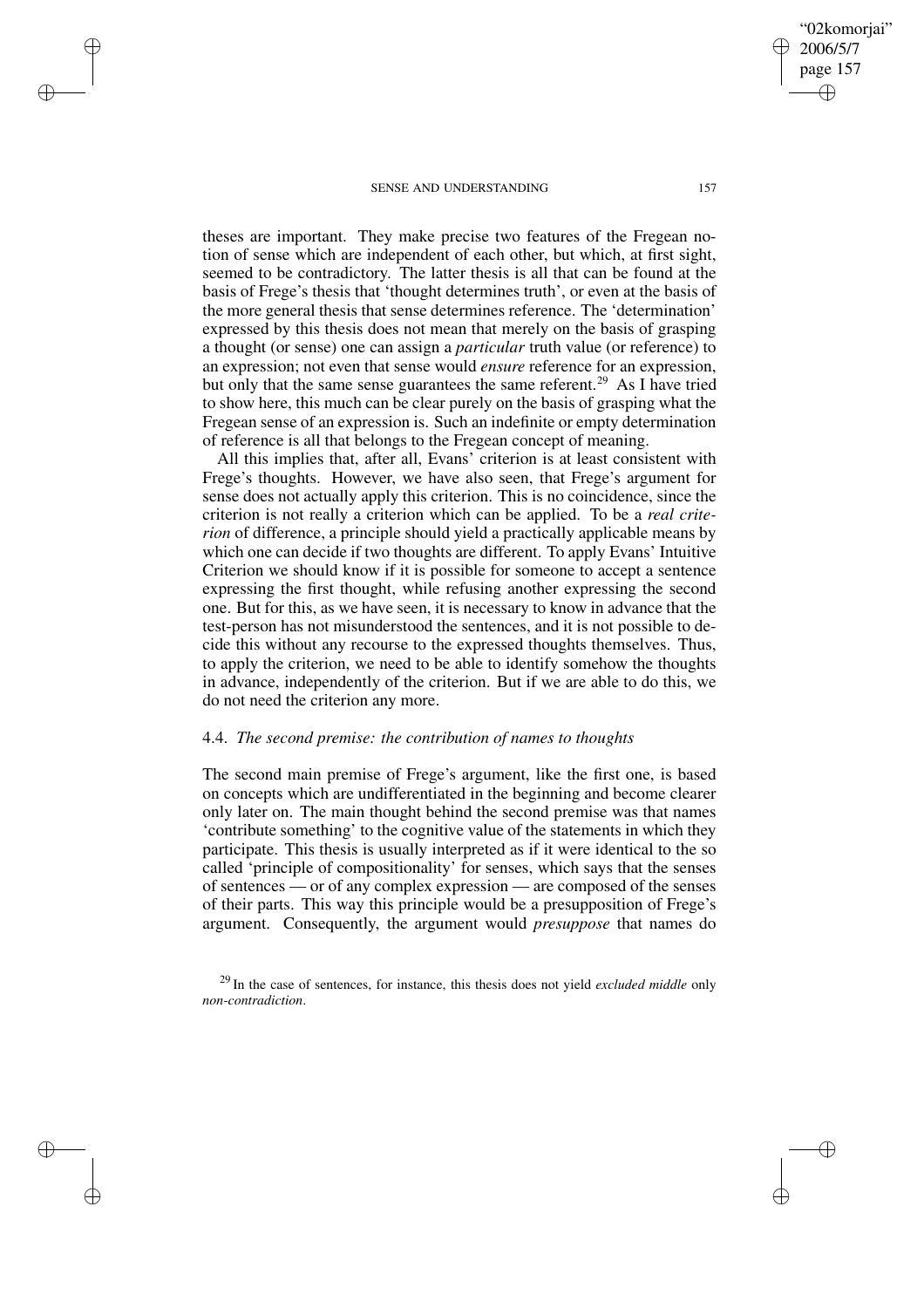✐

✐

#### 158 LÁSZLÓ KOMORJAI

have sense, and its aim would only be to show that the sense of a name is different from its reference.<sup>30</sup>

But how could Frege's argument for the *existence* of the concept of sense — or, at least, for the sense of proper names — presuppose a principle which is crucially based on the very same concept? What Frege presupposes is that names have reference, and that they contribute *something* to the cognitive values of sentences. The latter is one of the two main premises of the Fregean argument which I have outlined. *After* proving that this something can be neither the referred object, nor the name itself, he *baptizes* this indeterminate element 'sense'. This means that in the main argument of *Über Sinn und Bedeutung* 'sense' will be an artificially introduced concept, i.e., a technical term. It will be 'whatever a name contributes to the cognitive value of a sentence'. Then, in a next step, Frege connects this notion with an intuitive one which, as we shall see, he has already used in *Begriffsschrift*, that is, he suggests that the 'different ways' in which an object can be referred to are able to fulfill the role for which he introduced the name 'sense'.

It is not that Frege presupposes some notion of sense, and then proves that it is different from the object designated by the name. The premise under discussion presupposes two things: that sentences have 'cognitive values', and that names designate objects. On the basis of these two intuitively true principles, he uses some kind of indefinite principle of compositionality, which claims that names — or perhaps elements of sentences in general — contribute something to the cognitive values of sentences. But in the beginning this 'something' can be either the name itself or the designated object or anything else.

The second main premise cannot be identified with the principle of compositionality without some form of circularity. Frege can formulate such a principle only after the presentation of the argument which is now under discussion.

We have given two main principles behind Frege's notion of nominal sense. The first claimed that the sense of a name is the special way in which its reference is given, while the second claimed that this sense is what names contribute to the cognitive values of sentences. There is another element involved in the latter principle, namely, that the 'cognitive value' or the thought expressed by a sentence is composed exclusively out of elements which are contributed by its parts. It is this problem toward which we shall turn now.

Frege does not separately formulate this thesis, but the so far reconstructed argument presupposes it. Furthermore, when he extends the use of the word 'sense' from names to sentences, he again relies on it.

 $30$  Cf. for example [21, pp. 173–174.], the argument for point (3). The conclusion of the argument in this reconstruction is: "The sense of 'The Evening Star' is not the same as the referent of 'The Evening Star' "

✐

✐

✐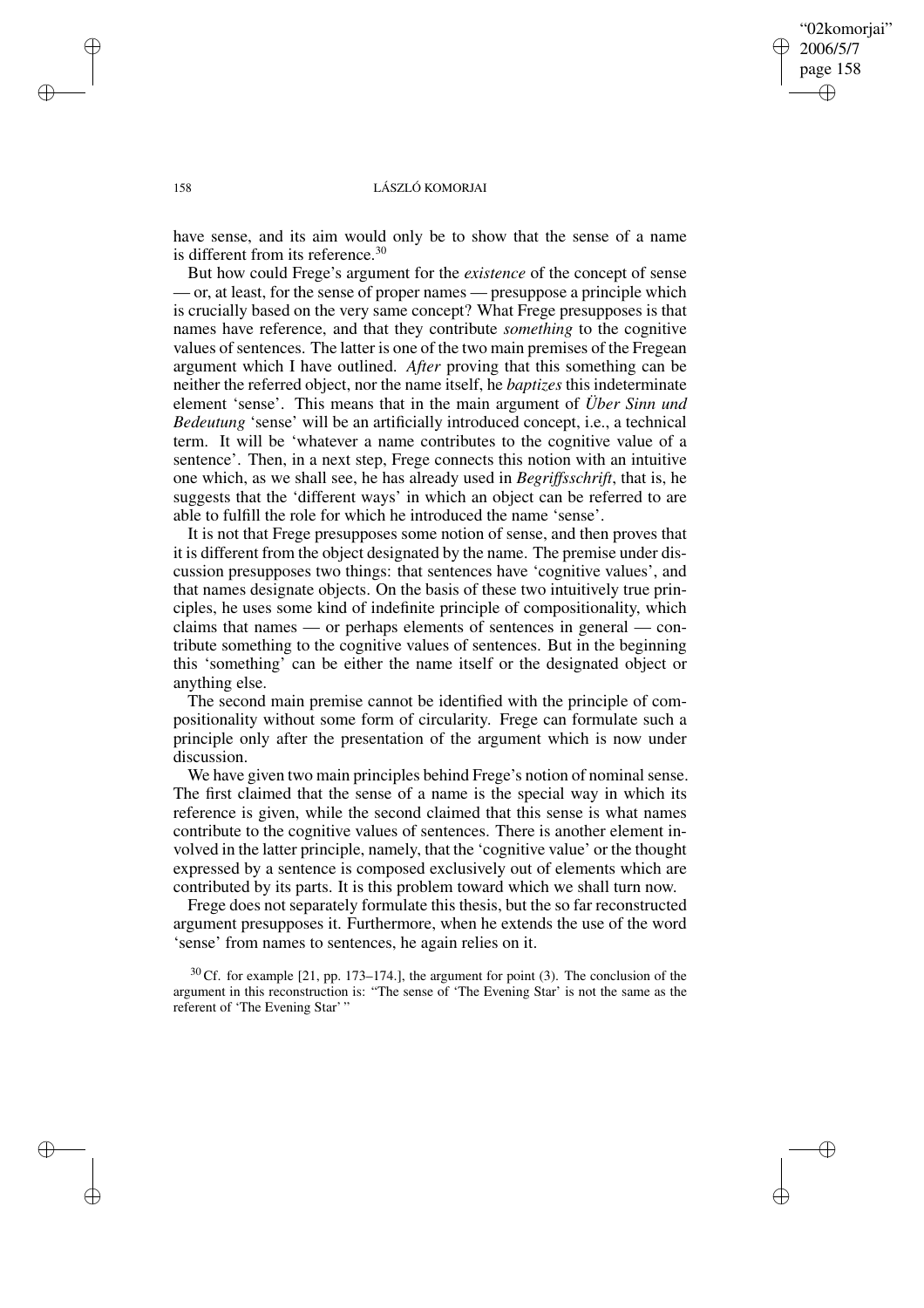Having drawn the distinction between sense and reference of proper names, in *Über Sinn und Bedeutung* Frege seems to extend this distinction to the case of sentences without any further reasoning. What he tries to argue for first is that the thought is the sense and not the reference of a sentence. It must be kept in mind that in this reasoning his point is partly terminological. Frege does not *introduce* the notion of sense for sentences, — as he did for names — but only shows that an element which was presupposed all through his previous argument for the existence of nominal meaning, namely the 'cognitive value' of, or the thought expressed by sentences, can justifiably be called 'sense'.

So far we have considered the sense and reference only of such expressions, words, or signs as we have called proper names. We now inquire concerning the sense and reference of an entire assertoric sentence. Such sentence contains a thought. Is this thought, now, to be regarded as its sense or its reference? Let us assume for the time being that the sentence does have a reference. If we now replace one word of the sentence by another having the same reference, but a different sense, this can have no effect upon the reference of the sentence. Yet we can see that in such a case the thought changes; since, e.g., the thought in the sentence 'The morning star is a body illuminated by the sun' differs from that in the sentence 'The evening star is a body illuminated by the sun'. Anybody who did not know that the evening star is the morning star might hold the one thought to be true, the other false. The thought, accordingly, cannot be the reference of the sentence, but must rather be considered as its sense.<sup>'31</sup>

First, presupposing the principle of compositionality *for reference*, Frege claims that the reference of a sentence does not change if one substitutes a name in it by another designating the same object. $32$  Then comes the part where Frege apparently proves that the sentence 'The evening star is a body illuminated by the sun' expresses different thought than the sentence 'The morning star is a body illuminated by the sun'. As I tried to show, here he does not really prove this, he only applies the result of his first argument, namely that the elements what the names 'evening star' and 'morning star' contribute to the two sentences are different.

# $31$  [9, S. 46. / p. 162.]

✐

✐

✐

✐

 $32$  It is worth mentioning that together with compositionality Frege here does not presuppose that the reference of a sentence is its truth value. For this he explicitly argues later in the work. Accordingly, the applied principle is not identical to Leibniz's principle.

"02komorjai" 2006/5/7 page 159

✐

✐

✐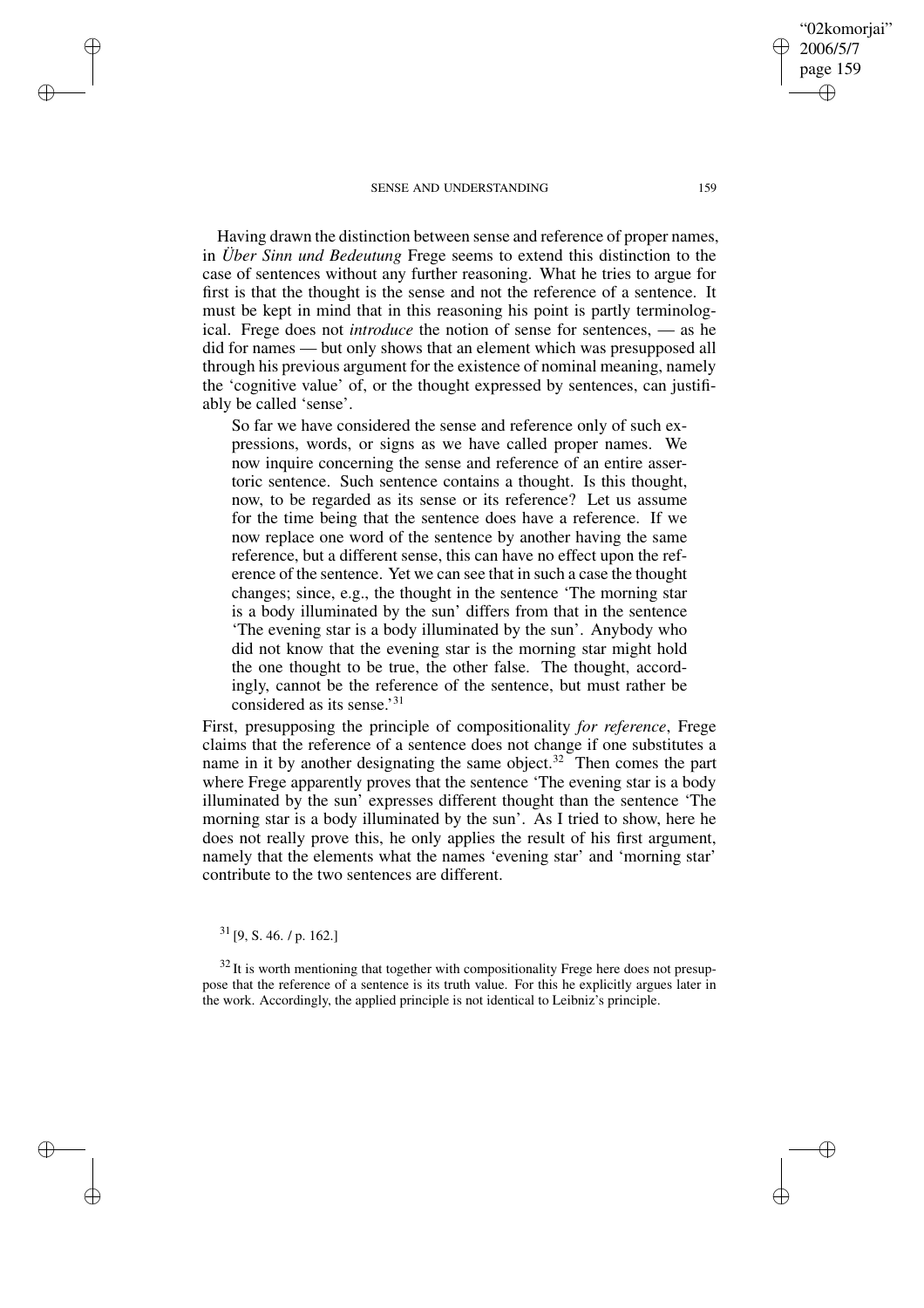✐

✐

#### 160 LÁSZLÓ KOMORJAI

There should be a part in this argument which somehow is missing from *Über Sinn und Bedeutung*. Strictly speaking so far Frege showed only that if we suppose that sentences, similarly to names, also have reference, then the cognitive values of, or the thoughts expressed by sentences *are not their reference*. But he did not really motivate the claim that the thought should also be called 'sense', i.e., he did not explain what the relation precisely is between the thought and the element which the constituting parts contribute to it.

One way to reach this conclusion is suggested in the letter fragment which I have already quoted. If the cognitive values of sentences consist *exclusively* of elements which Frege baptized 'sense', then it seems reasonable to call the cognitive value itself sense. If thought is something which is composed only of senses such a move is not entirely arbitrary. Thus, one might say that the 'senses' of sentences which are different only in respect of co-referring but otherwise different names will be also different. Naturally this does not really constitute a *proof*, it only gives a motivation for why Frege *calls* the thought also 'sense'.

Of course a more convincing way to motivate this decision would be to show that the role of the cognitive value of a sentence is similar to that of the sense of a name, i.e., that it is the way in which its reference is given. At the present phase of the argument this reasoning is not open for Frege, since here he has not yet explained what the reference of a sentence is. Even when he argues that the reference of a sentence is its truth value, he does not attempt to draw such parallelism. It is only in *Der Gedanke* where he tries to extend the picture to sentences by suggesting that different sentences present truth in different ways. However, this is not a really convincing picture. A real argument is not given at any particular place in Frege's works, but the picture penetrates the whole of his writings, especially the later ones. For example, as I have already analyzed, he depicted thoughts as different ways in which truth can be approached, similarly to senses of names which are ways of determination of objects.<sup>33</sup>

## 5. *Sense in* Begriffsschrift

Beside demonstrating that Frege did not introduce his notion of sense as a cognitive notion, the most important result of our investigations has been so far the formulation of two principles which determine Frege's concept of sense. Sense on the one hand was identified with the 'way of reference',

✐

✐

✐

 $33$  Of course this tendency of Frege's thinking culminates in the thesis that sentences are nothing but names of truth values. Dummett, for instance, takes this thesis as a sign of decline in Frege's thinking. Cf. for instance [13, pp. 644–645]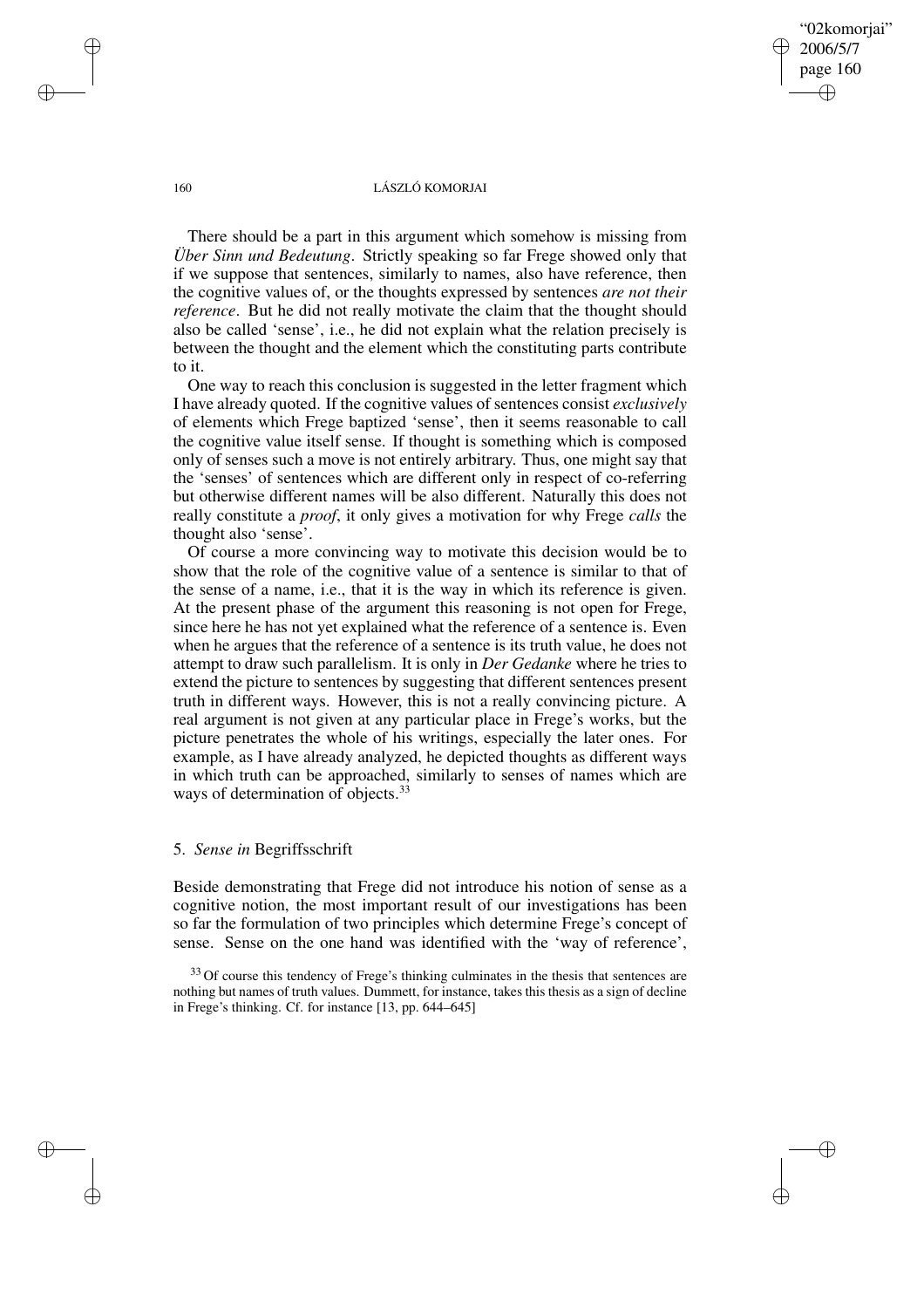✐

✐

✐

✐

and on the other with 'the contributed element to the thought expressed by a sentence'. A short look back to the reconstructed argument will show that it is only the second principle which had a real function in it. The whole argument can be reconstructed by using exclusively the empty form of '*whatever* a name contributes to the thought'. Frege introduced the 'way of reference' terminology only to give some content to the otherwise purely technical notion of sense. To demonstrate the independence of the two principles I will now show that in *Begriffsschrift* Frege gives a kind of argument for the notion of sense in which — in opposition to *Über Sinn und Bedeutung* — only the *first* principle has a role.

Frege starts the relevant paragraph of *Begriffsschrift* by contrasting identity with the other signs of his conceptual notation.

Identity of content differs from conditionality and negation by relating names, not contents. Although symbols are usually only representatives of their contents — so that each combination [of symbols usually] expresses only a relation between their contents — they at once appear *in propria persona* as soon as they are combined by the symbol for identity of content, for this signifies that the two names have the same content.<sup>34</sup>

Frege's view leads to a question which is not easy to answer on the basis of the conception found in *Begriffsschrift*. He himself is well aware of this problem when he claims that his view "gives the impression, at first, . . . that we have absolutely no need for different symbols of the same content, and thus no need for a symbol for identity of content either." (ibid.)

The problem is the following: if the different signs flanking the sign of equality in a true statement of identity only stand for the same content, i.e., for the same object, then, it seems, "we have absolutely no need for different symbols..., and thus no need for a symbol for identity of content either."

Frege at this point of *Begriffsschrift* thinks that by referring to the difference of the involved signs he managed to explain the difference of the

"02komorjai" 2006/5/7 page 161

✐

✐

✐

 $34$  [8, S. 13–14. / p. 124.] Let me highlight a minor point here. His view that identity is a relation between signs did not mean that an equation of the form ' $a = b$ ' states the identity of the *signs* 'a' and 'b'. Both from the previous quote and from his retrospective summary given in *Über Sinn und Bedeutung* it is clear that he understood the relation as one which "would hold between the names or signs only in so far as they named or designated something. It would be mediated by the connection of each of the two signs with the same designated thing." [9, S. 40. / p. 157.] Here identity appears as a *special relation* between signs which is *not identical* to the identity of the signs themselves. Although it is not simply the identity of the designated objects, still, it is *defined* by the aid of it. This is why Frege here calls identity a *mediated* relation. Even if it expresses a relation *between signs*, this relation is defined by the 'mediation' of other relations, namely, the usual relation of identity which holds between the designated objects, and the relation of designation, which holds between the signs and the designated objects.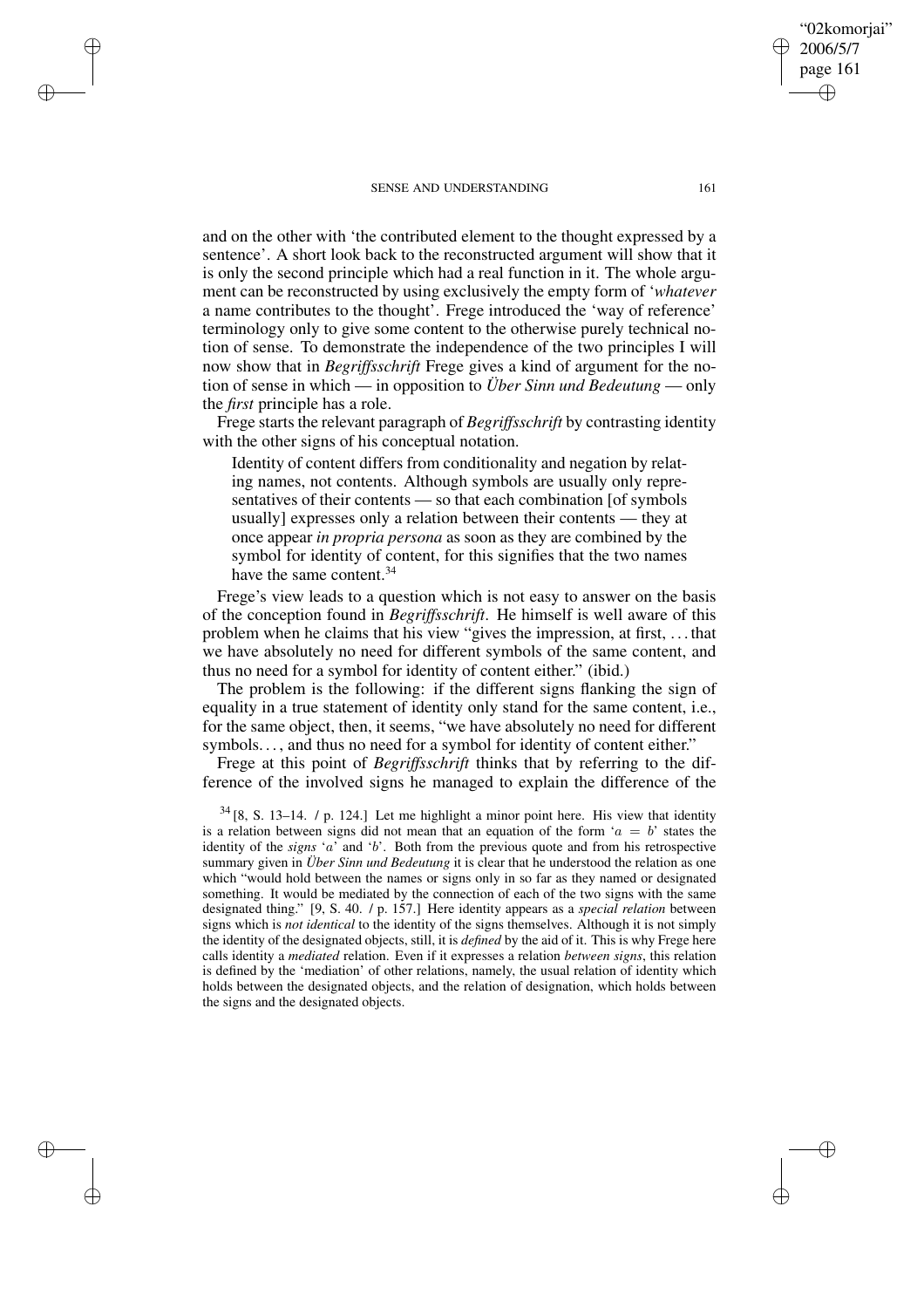"02komorjai" 2006/5/7 page 162 ✐ ✐

✐

✐

### 162 LÁSZLÓ KOMORJAI

cognitive values of different statements of identity, but now, by asking *why* we need different signs for the same content at all, he poses a new question.

A slightly different problem, namely the question why, in our language, we need a sign expressing identity, Frege again answers by referring to the presence of different signs for the same content: Since  $a = b$  expresses the fact that two different signs stand for the same object, we need the sign of identity to express that *we use different names* for the same content. This yields an answer to the question why we need the sign of identity *if* our language already contains different signs for the same content, but, again, it does not explain why it is necessary *to have different signs for the same content at all*. In the framework used in *Begriffsschrift* if we cannot explain the need for co-designating names, we cannot explain the need for the sign of identity either.

Frege's next task is to answer this problem. After demonstrating on the basis of a geometrical example how one can determine the same point of a circle in two different ways, and name the point by two different names corresponding to these ways, he concludes:

Thus, the need of a symbol for identity of contents rests upon the following fact: the same content can be fully determined in different ways; but that the *same content*, in a particular case, is actually given by *two different modes of determination* is the content of a *judgement*. Before this judgement can be made, we must supply two different names corresponding to the two different modes of determination, for the thing thus determined. But the judgement requires for its expression a symbol for identity of content to combine the two names. It follows from this that different names for the same content are not always merely an indifferent matter of form; but rather, if they are associated with different modes of determination, they concern the very heart of the matter"<sup>35</sup>.

The need for the symbol of identity rests on the fact that we have different names for the same content. And the need of different names rests on the possibility of determining the same content in different ways. Thus, to explain the use of the sign of identity Frege introduces an element which is the same as the one which he later calls 'the sense of a name'. This is the 'mode of determination' by which the content of a name, i.e., the designated object, is given. From this it must be clear that, contrary to the traditionally accepted view, names are somehow associated with specific modes of determination — with 'senses' in Frege's later terminology — even in *Begriffsschrift*. 36

 $35$  [8, S, 14–15, / p. 125–126]

<sup>36</sup> Actually, by claiming in the above quote that the content of a statement of identity is "that the *same content*, in a particular case, is actually given by *two different modes of*

✐

✐

✐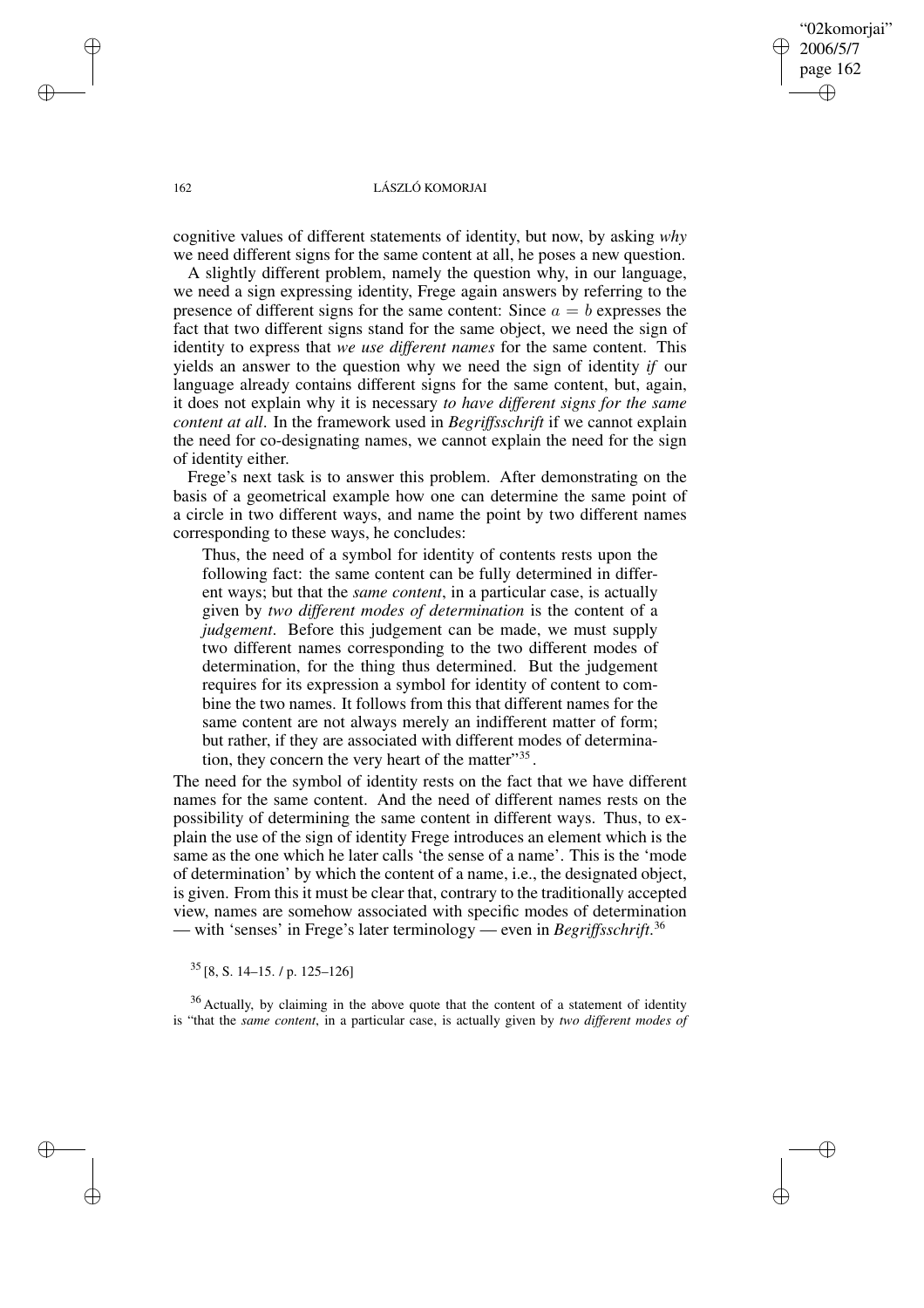✐

✐

✐

✐

These passages contain Frege's first and simplest argument for the notion of sense, at least for senses of names. Frege argues that without the introduction of such an element we cannot explain why we need in our language many names for the same content. This is a completely different argument than the one which he gave later in *Über Sinn und Bedeutung*.

Beside this difference in the argumentation is there any real difference between the two works? Both of them assume three elements: the sign, the designated object or content and its mode of determination. In both works all these elements have a role in the explanation of statements of identity. None of the works states that identity is a straightforward relation between signs, and to explain certain problems both introduce the 'mode of determination' of the content. How could Frege himself see a radical change in his views by the time of *Über Sinn und Bedeutung*?

A minor difference is that in the earlier work the 'sense' of a name or the 'mode of determination' was not part of the content of a sign, while later it is precisely the content which Frege divides into sense and reference. This means that in *Begriffsschrift* 'mode of determination' does not have a role in the relation of identity itself, since identity is identity of *contents*. The mode of determination is somehow externally associated with the signs, but is not identical to, or part of the elements related to by the sign of identity. Although it would seem reasonable to argue that we need different names because in statements of identity they *stand for* different modes of determinations, Frege here does no go that far. Signs in statements of identity stand for their *content*, and the content of a name is only the designated object.

Another, more important difference is that in *Begriffsschrift* sense, under the name of 'mode of determination', is connected only with names, and there is no sign that Frege intends to apply the expression also to the thoughts expressed by sentences. The basic argument by the aid of which he introduces this rudimentary form of sense in this work does not make it possible to extend the use of this expression also to cognitive values of sentences. This is so, because here Frege explains the cognitive difference of statements of identity and the difference of the involved names in two completely different ways. The former difference rests simply on the difference of the involved signs, while the latter on the different modes of presentations which are associated with the relevant signs. At the moment when in the explanation of the difference of the cognitive values of identities he uses the senses of the involved names, i.e., their contribution to the cognitive values of sentences, it will be reasonable to call cognitive value also 'sense'.

*determination*" he seems simply to contradict the view which he later attributed to himself, namely, that the content of such a statement is simply that the same object is designated by two different names.

"02komorjai" 2006/5/7 page 163

✐

✐

✐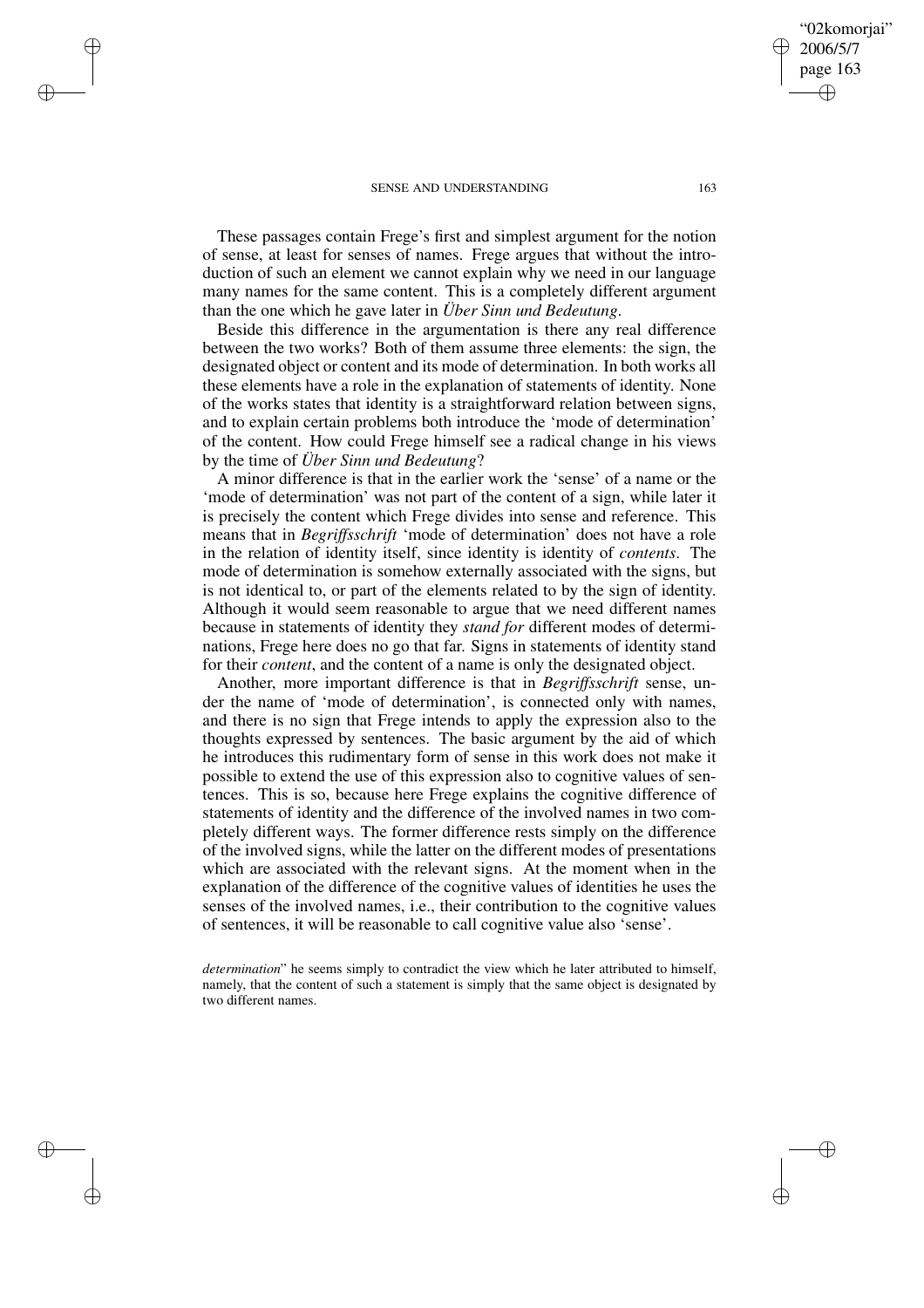"02komorjai" 2006/5/7 page 164 ✐ ✐

✐

✐

#### 164 LÁSZLÓ KOMORJAI

This second dissimilarity leads us to the most important difference between the two points of view. By the time of *Über Sinn und Bedeutung* it is the *relation* of nominal and sentential sense which has been changed. In *Begriffsschrift*, as we have just seen, the need for the sign of identity and the need for statements of identity in general rested on the need for different signs for the same nominal content: we needed the sign of identity *because* we had different signs for the same content. Thus here it was nominal sense which played the most fundamental role in the argument.

In the later work the introduction of nominal sense depends on the need for the differentiation of the 'cognitive values' of certain statements of identity. Thus here 'cognitive values', that is, sentential senses or, as Frege calls them, 'thoughts' play the most fundamental role: different names must have different senses *because* otherwise we cannot give an account how the cognitive values of statements of identity involving the names in question differ. The most important consequence of this difference in the introduction of the notion of sense is that in *Über Sinn und Bedeutung* sense is *not* primarily the 'mode of determination' of the content. Here sense is based on two fundamental principles, and the more fundamental principle will not be the one which identifies sense with the 'mode of determination'.

Usually it is held that, at the time of *Über Sinn und Bedeutung*, the appearance of sense is the most important novelty in Frege's thinking. I think that this is only partially true. First, although the extension of the applicability of the expression from nominal to sentential components is an important change, it is only a verbal generalization. The concept of sense — both nominal and sentential, i.e., 'cognitive value' — had some role even in Frege's earlier works. Second, this improvement is only the result of a more important modification which is related to the *significance* of nominal sense. While in *Begriffsschrift* this was the more fundamental form, in *Über Sinn und Bedeutung* it is sentential sense which occupies the central place. What lurks behind this change is the appearance of the principle of contextuality. Because of this change, the notion of sense, beside being the way in which content is given, will be determined by a second principle which claims that it is the contribution an expression makes to the sense of a larger expression. This principle makes the sense of simple expressions dependent on that of the complex ones, for instance, on thoughts.

# 6. *Conclusion*

Thus far we have mainly discussed the textual question what kind of role cognitive notions play in some of Frege's works, and in particular in his argument for sense. This question, however, has a broader significance. As already mentioned, it has been claimed that by virtue of his cognitive notion

✐

✐

✐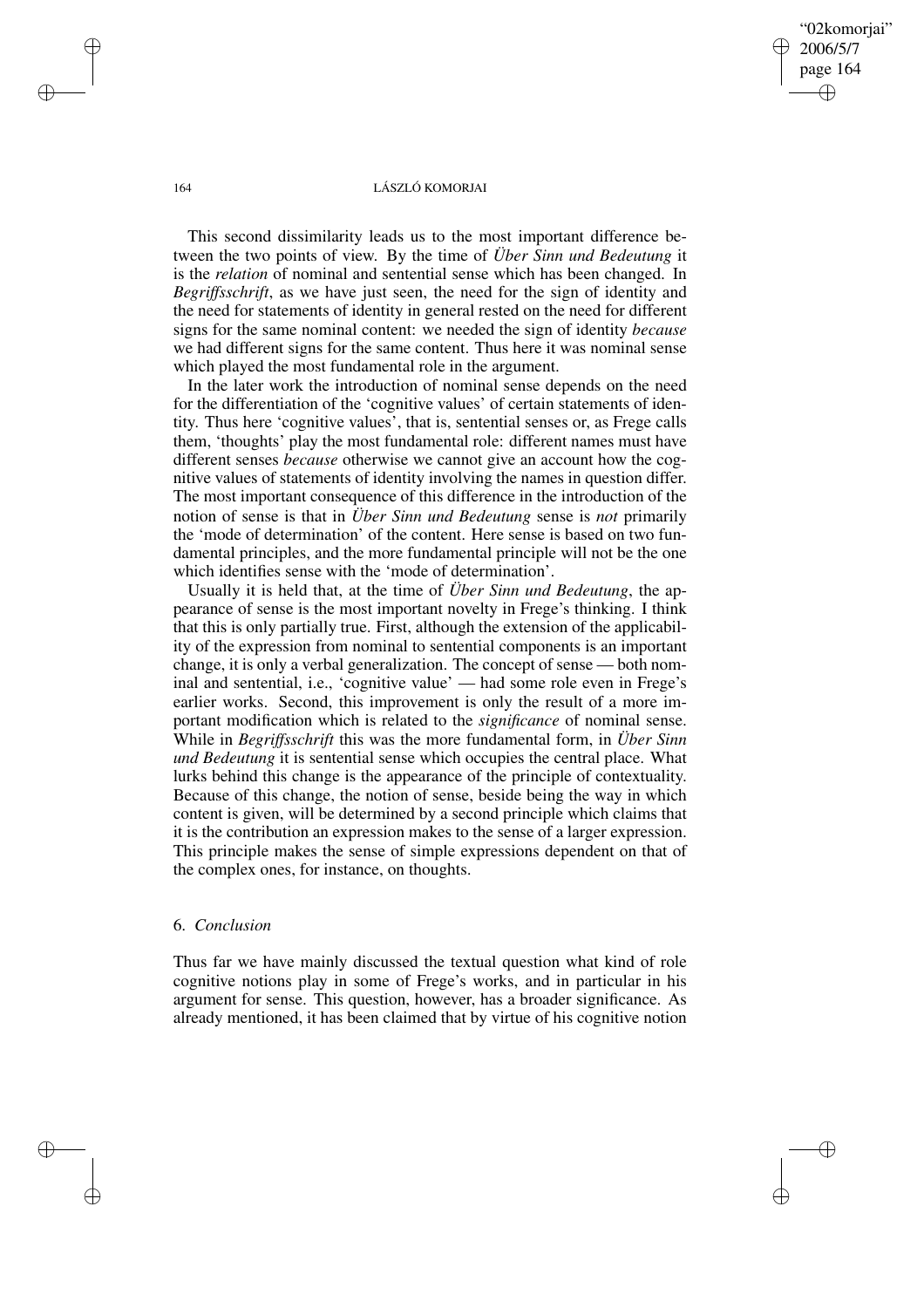✐

✐

✐

✐

of sense Frege can be seen as a forerunner of the linguistic turn. Underlying this suggestion two theses have been identified. First, that Frege's notion of sense is a cognitive one, and second, that this does not necessarily mean reverting to traditional epistemology, but, on the contrary, can indicate that theory of meaning should take over the central role in philosophy.

I agree with none of these theses. To undermine the first has been the primary goal of the preceding textual investigations, which were meant to pave the way for an 'objective' or non-cognitive notion of sense. In Frege's work, I think, the first outlines of such a notion begin to appear. This, and nothing more, has been demonstrated in the preceding interpretation. However, I also want to suggest that it is possible to give positive content to such an objective notion and that, specified in this manner, such a notion would be much more in harmony with Frege's own intentions than the one usually ascribed to him.

Nonetheless, it still remains necessary to forge a link between sense and understanding or between sense and other cognitive notions. The Fregean notion of sense, however, is not capable to offer indications regarding these connections. Although this issue has not been treated here at all, I doubt that it could be solved on the sole basis of a 'theory of meaning', if such a theory is understood as an internal affair of linguistic philosophy. The connection between sense and understanding constitutes only a partial problem within the complex problematic of the relation between language and experience. In my opinion, the ascription of an exclusive foundational role to either language or experience cannot take us very far in clarifying this difficult issue. Neither the traditional, epistemologically oriented approach nor the perspective inaugurated by the linguistic turn seems to be adequate in itself to the basic problem concerning the relation of language and experience.<sup>37</sup>

> Hoger Instituut voor Wijsbegeerte KULeuven Kardinaal Mercierplein 2 3000 Leuven

# REFERENCES

- [1] Gottlob Frege, *Collected Papers on Mathematics, Logic, and Philosophy*, Blackwell, 1984, Oxford, (trans. Max Black at all.).
- [2] Gottlob Frege, *The Foundations of Arithmetic*, Blackwell, 1980, Oxford, (trans. J.L. Austin).

 $37$  I am grateful to Leon Horsten and to an unknown referee for their useful comments.

"02komorjai" 2006/5/7 page 165

✐

✐

✐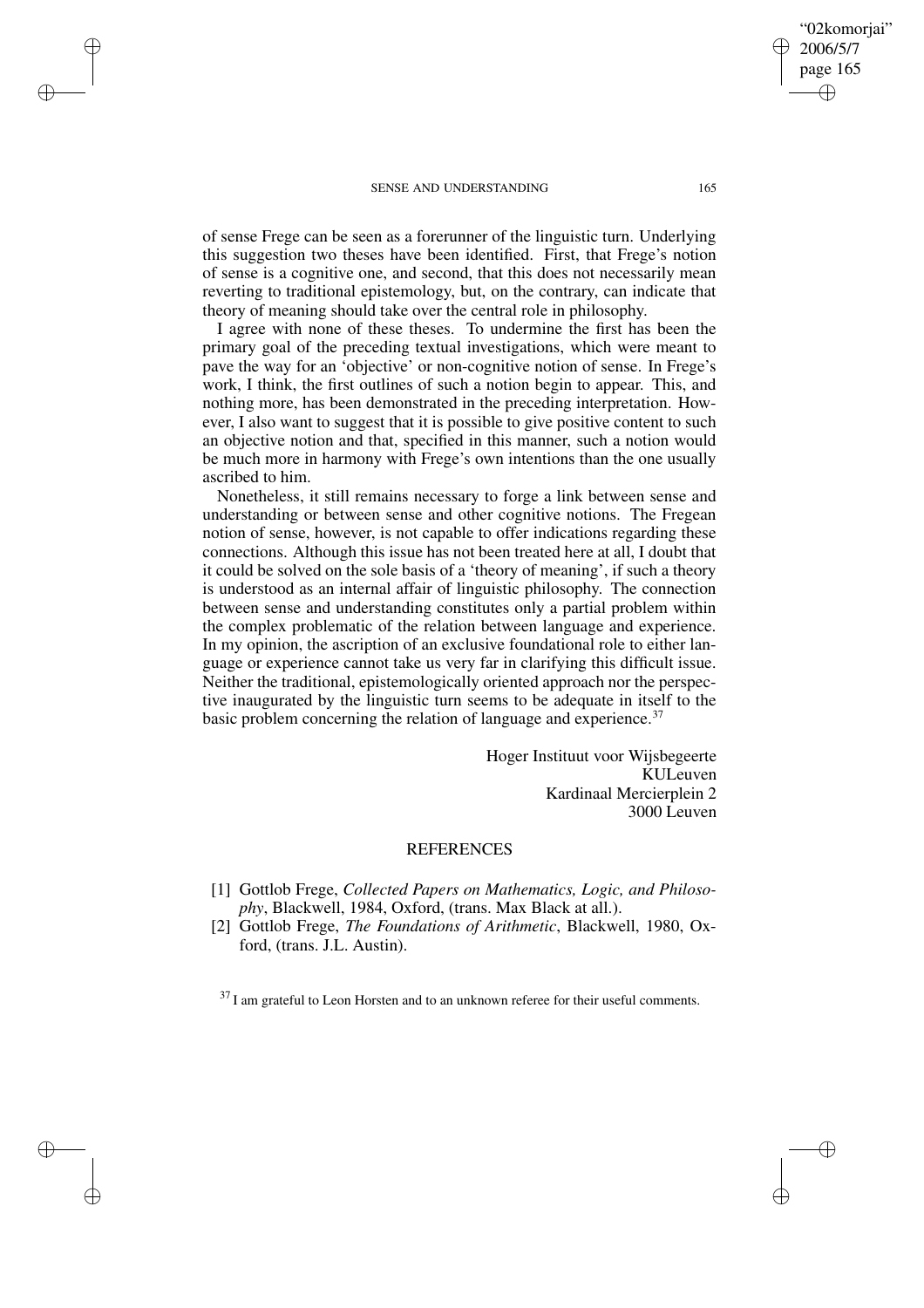#### 166 LÁSZLÓ KOMORJAI

"02komorjai" 2006/5/7 page 166

✐

✐

✐

✐

- [3] Gottlob Frege, *Philosophical and Mathematical Correspondance*, Blackwell, 1980, Oxford, (trans. H. Kaal.).
- [4] Gottlob Frege, *Wissenschaftlicher Briefwechsel*, Felix Meiner, 1976, Hamburg, Hrsg. Gottfried Gabriel at all. (English translation [3]).
- [5] Gottlob Frege, *Funktion, Begriff, Bedeutung*, Vanderhoeck & Ruprecht, 1994, Göttingen.
- [6] Gottlob Frege, *Logische Untersuchungen*, Vanderhoeck & Ruprecht, 1993, Göttingen.
- [7] Gottlob Frege, *Conceptual Notation and Related Articles*, The Clarendon Press, 1972, Oxford, (trans. Terrell Ward Bynum).
- [8] Gottlob Frege, *Begriffsschrift und Andere Aufsätze*, Georg Olms, 1964, Hildesheim, Hrsg. Ignacio Angelelli, (English translation [7]).
- [9] Gottlob Frege, Über Sinn und Bedeutung, *Funktion, Begriff, Bedeutung*, in [5], 40–65, (English translation in [1]).
- [10] Gottlob Frege, Über Begriff und Gegenstand, *Funktion, Begriff, Bedeutung*, in [5], 66–80, (English translation in [1]).
- [11] Gottlob Frege, Funktion und Begriff, *Funktion, Begriff, Bedeutung*, in [5], 17–49, (English translation in [1]).
- [12] Gottlob Frege, Der Gedanke, *Logische Untersuchungen*, in [6], 30–53, (English translation in [1]).
- [13] Michael Dummett, *Frege: Philosophy of Language*, Duckworth, 1981, London.
- [14] Michael Dummett, *Frege: Philosophy of Mathematics*, Duckworth, 1991, London.
- [15] Michael Dummett, *Origins of Analytical Philosophy*, Duckworth, 1993, London.
- [16] Michael Dummett, *The Logical Basis of Metaphysics*, Duckworth, 1991, London.
- [17] Michael Dummett, *The Seas of Language*, Clarendon Press, 1993, Oxford.
- [18] Michael Dummett, What is a Theory of Meaning (I), *The Seas of Language*, in [17], 1–33.
- [19] Gareth Evans, *The Varieties of Reference*, Clarendon Press, 1982, Oxford.
- [20] Hans D. Sluga, *Gottlob Frege*, Routledge and Kegan Paul, 1980, London, Boston, Henley.
- [21] Harold W. Noonan, *Frege: A Critical Introduction*, Polity, 2001, Cambridge.
- [22] Saul A. Kripke, *Naming and Necessity*, Basil Blackwell, 1980, Oxford.
- [23] Christian Thiel, *Sinn und Bedeutung in der Logik Gottlob Freges*, Verlag Anton Hain, 1965, Meisenheim am Glan.
- [24] *Husserl, Intentionality and Cognitive Science*, The MIT Press, 1982, ed. Hubert L. Dreyfus, Cambridge, Massachusetts, London.

✐

✐

✐